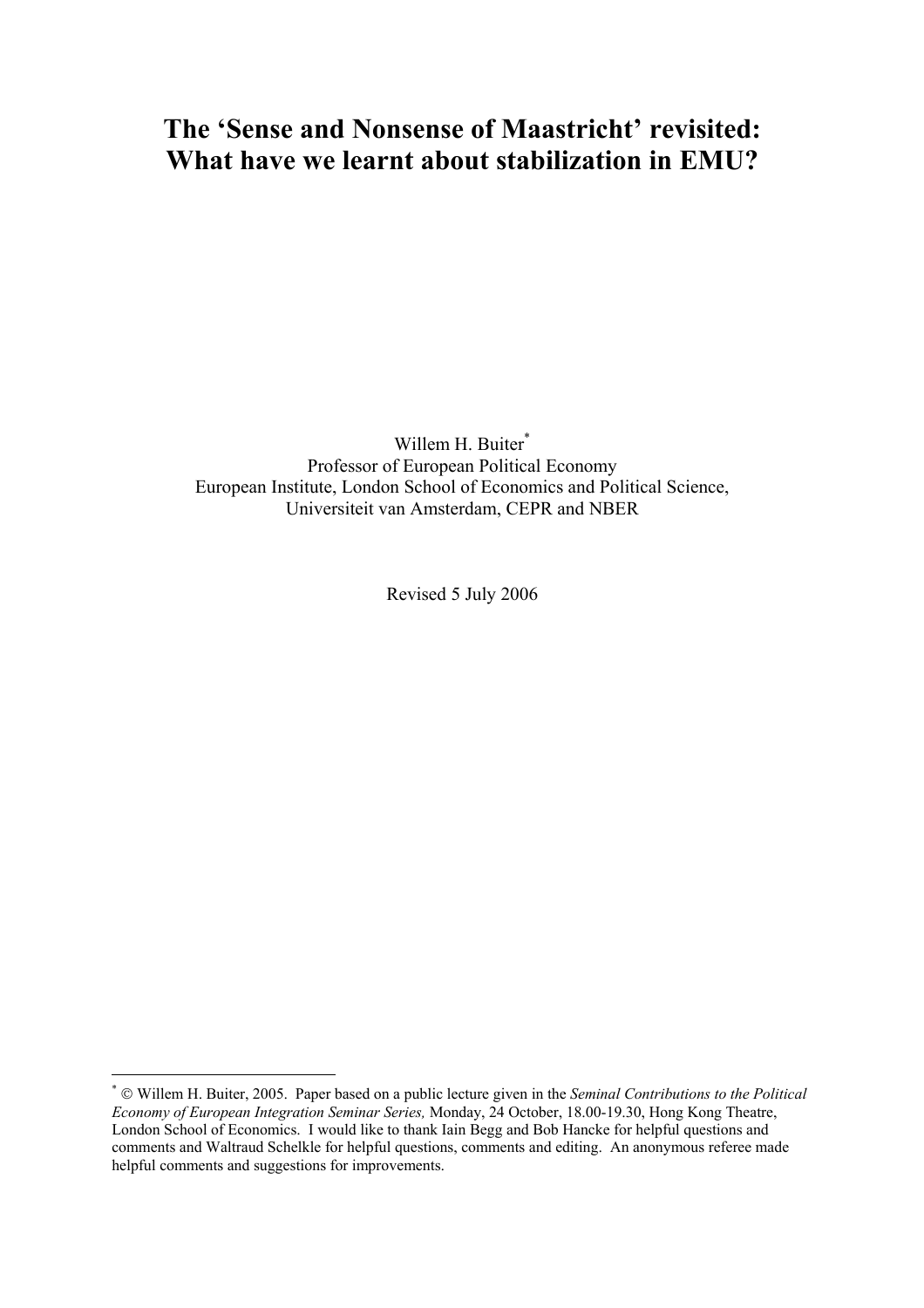## **Abstract**

This lecture revisits the paper "Excessive deficits: sense and nonsense in the Treaty of Maastricht", co-authored with Giancarlo Corsetti and Nouriel Roubini and published during 1993 in *Economic Policy*.

Revisiting the Excessive Deficit Procedure turns out to be attending a wake. The reforms of the Pact adopted in March 2005 effectively killed it, despite two technical improvements in its design: greater attention is now paid to the cyclically corrected deficit and the stock of public debt figures more prominently alongside the flow of the government deficit.

Four key emasculating changes are the following:

- A deficit in excess of the reference value of 3 percent will now not be deemed excessive if it is the result of unexpected adverse economic events with major negative consequences for government finances. The key missing words are: *outside the control of the Member concerned*.
- A severe economic downturn (which may excuse a violation of the deficit ceiling) is now defined not as a decline in annual GDP of at least 2 percent, but as negative annual GDP growth or 'an accumulated loss of output during a protracted period of very low annual GDP volume growth relative to its potential'.
- Factors that are to be taken into account by the Commission take on a kitchen sink quality: 'implementation of policies in the context of the Lisbon agenda', 'policies to foster R&D and innovation, public investment, pension reform' and '…any other factors which, in the opinion of the Member State concerned, are relevant…'.
- The duration is lengthened of the period within which decisions about excessive deficits have to be made by the Commission and within which the Member State is required to take effective action.

Beyond these formal changes in the Pact, it is now clear to all parties involved that fines will never be imposed on transgressors of the Excessive Deficit Procedure.

I argue that the death of *this* Pact is not a tragedy. While individual nation states are welladvised to adopt intelligent rules for their public debt and deficits to ensure fiscal-financial sustainability of the state and to enhance macroeconomic stability, the case for the supranational imposition, monitoring and enforcement of public debt and deficit rules is weak, except in one respect – one not addressed by the Pact.

Cross-border spillovers (externalities) that arise from unsustainable national fiscal-financial programmes call for a regulatory response, not for macroeconomic debt and deficit limitations.

Cross-border spillovers that arise even when the fiscal-financial programme of the state is sustainable are either irrelevant or not addressed by the new or the old Pact. Free riding on the ECB (an inflation externality) is not a problem because the ECB's mandate and objective function are lexicographic in price stability. It cannot and does not trade off the first, second or higher moments of inflation for those of output (gaps), Interest rate spillovers, which are indeed present in integrated financial markets, are *pecuniary* externalities. Their distributional consequences (higher interest rates benefit creditors and hurt debtors) are not an appropriate EU concern. Efficiency losses due to higher interest rates (through the increased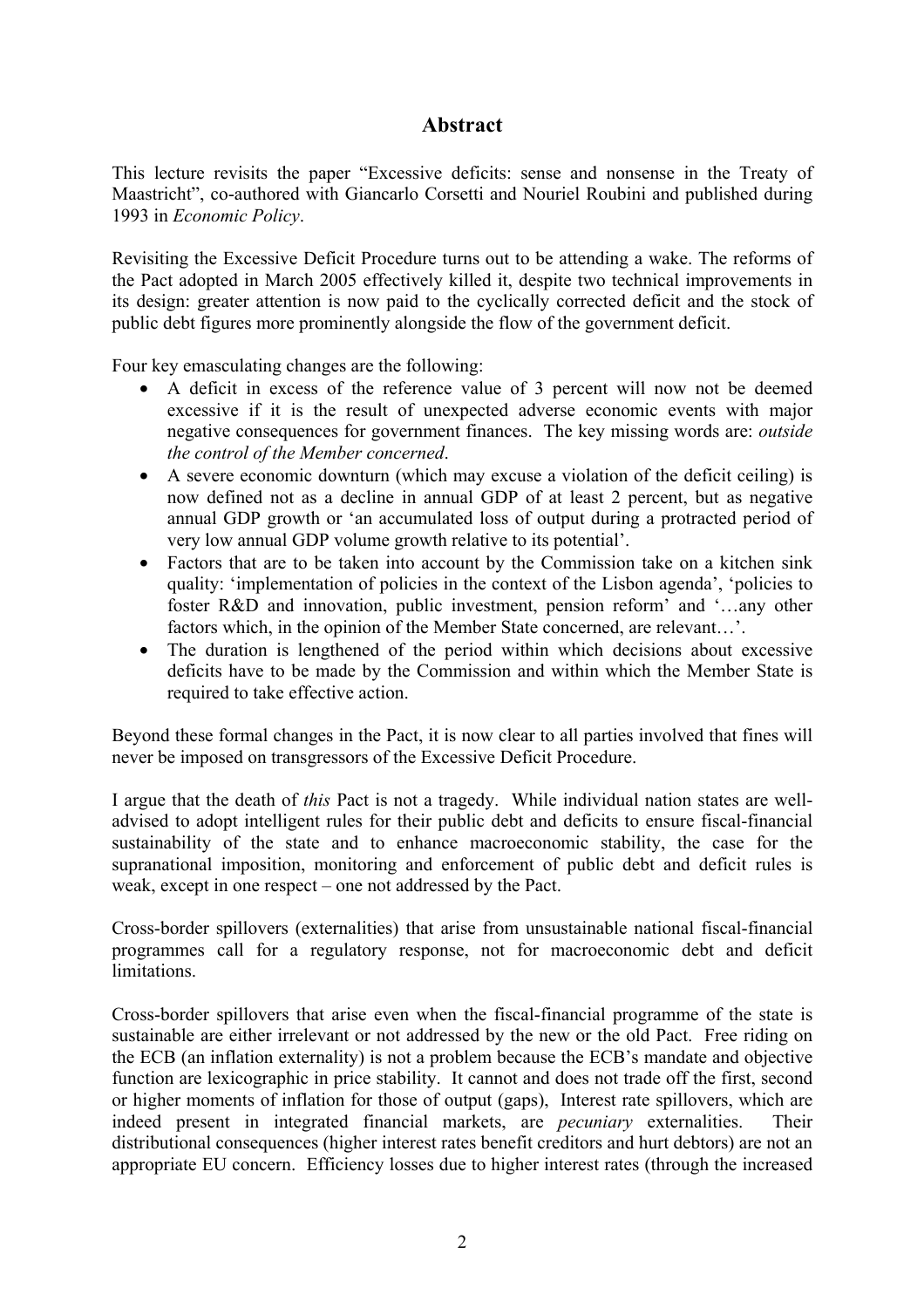economic cost of public debt service when taxes are distortionary or subject to collection and compliance costs) are a problem, but lead, given public spending to national taxes being too high and government deficits too low.

Effective demand spillovers in a world with nominal price and wage rigidities can lead to first-order welfare losses. The Pact, in its old or its new incarnation, does not address these issues as it prescribes or proscribes behaviour one country at a time, without reference to economic policy actions and other economic developments in the rest of the EMU or EU. The Pact is not designed to ensure coordinated fiscal policy in the E(M)U, let alone coordinated monetary and fiscal policy in the E(M)U. There is nothing in it that ensures that the E(M)U-wide fiscal stance and fiscal-monetary mix is appropriate given economic developments in the rest of the world and given the monetary-fiscal policy mix in the other key national and regional economies.

From the perspective of the Principle of Subsidiarity, the Pact was therefore subject to both a Type 1 and a Type 2 error. It addressed (albeit ineffectively) matters of national fiscal sustainability and national macroeconomic stabilisation that ought to have been handled at the national level. It failed to address the appropriate Europe-wide fiscal stance and monetary-fiscal policy mix for which a supranational approach might have been desirable.

It will not be missed.

Author: Willem H. Buiter, Professor of European Political Economy, London School of Economics and Political Science, Houghton Street, London WC2 2AE, UK. Tel.:  $+ 44 (0)20 7955 6859$ Fax.:  $+ 44 (0)20 7955 7546$ E-mail: w.buiter@lse.ac.uk Web: http://www.nber.org/~wbuiter/

Key Words: Stability and Growth Pact; Excessive Deficit Procedure; fiscal sustainability; macroeconomic stabilisation.

JEL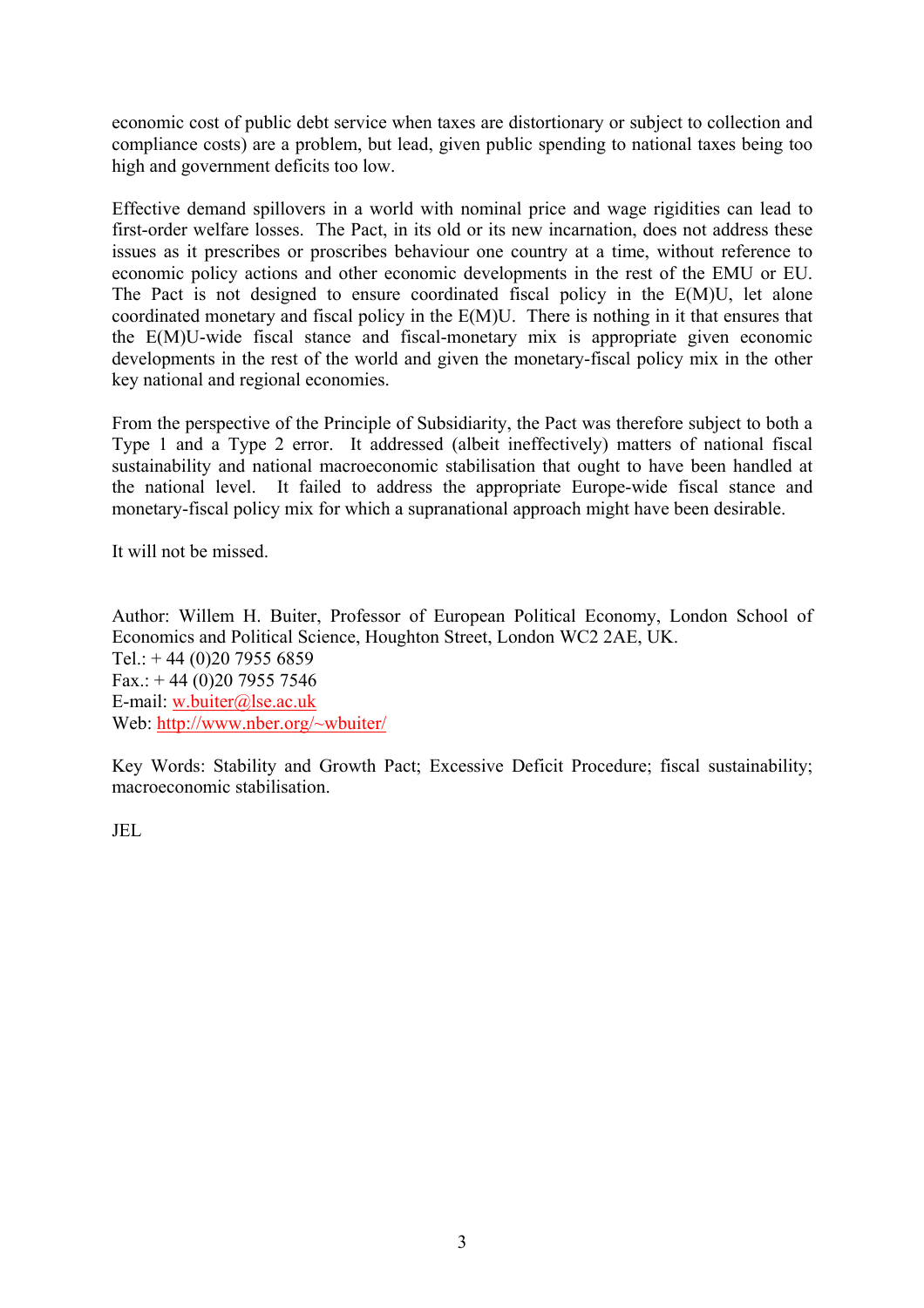A seminal scholarly contribution, like a literary classic, is a work nobody reads any longer. The invitation to contribute to this *Seminal Contributions to the Political Economy of European Integration Seminar Series* therefore evoked mixed feelings. The paper I was invited to revisit, "Excessive deficits: sense and nonsense in the Treaty of Maastricht", coauthored with Giancarlo Corsetti and Nouriel Roubini and published in *Economic Policy*  during 1993 (Buiter, Corsetti and Roubini (1993)), was not my first critique of the fiscalfinancial norms of the Maastricht Treaty and the Excessive Deficit Procedure (EDP) of the Stability and Growth Pact (SGP). Indeed, I find myself in the unusual position of having coauthored a paper (Buiter and Kletzer (1991a)) criticising the fiscal-financial Maastricht criteria for EMU membership and the Stability and Growth Pact (SGP), before the Maastricht Treaty had been signed (on February 7, 1992) or even drafted, and well before the birth of the SGP in 1997 and its revision/emasculation in 2005. This was possible without time travel because the key fiscal-financial features, and their manifest flaws, were foreshadowed quite accurately in the Delors Report (1989).

The Maastricht deficit and debt criteria were arbitrary and neither necessary nor sufficient for national fiscal-financial sustainability. They would, until the member states had achieved cyclically adjusted budgetary positions sufficiently far below the Maastricht ceilings as to make it highly unlikely that the ceilings would be breached during a downturn, prevent the normal operation of the automatic fiscal stabilisers. They were asymmetric: public debt and deficits could only be too high, never too low.

## **The Stability and Growth Pact**

All the old criticisms of the Pact survive intact, but in this retrospective I want to emphasize two further features. First, the Pact imposes external constraints on national fiscal autonomy to prevent sustainability issues that do not have any clear cross-border externalities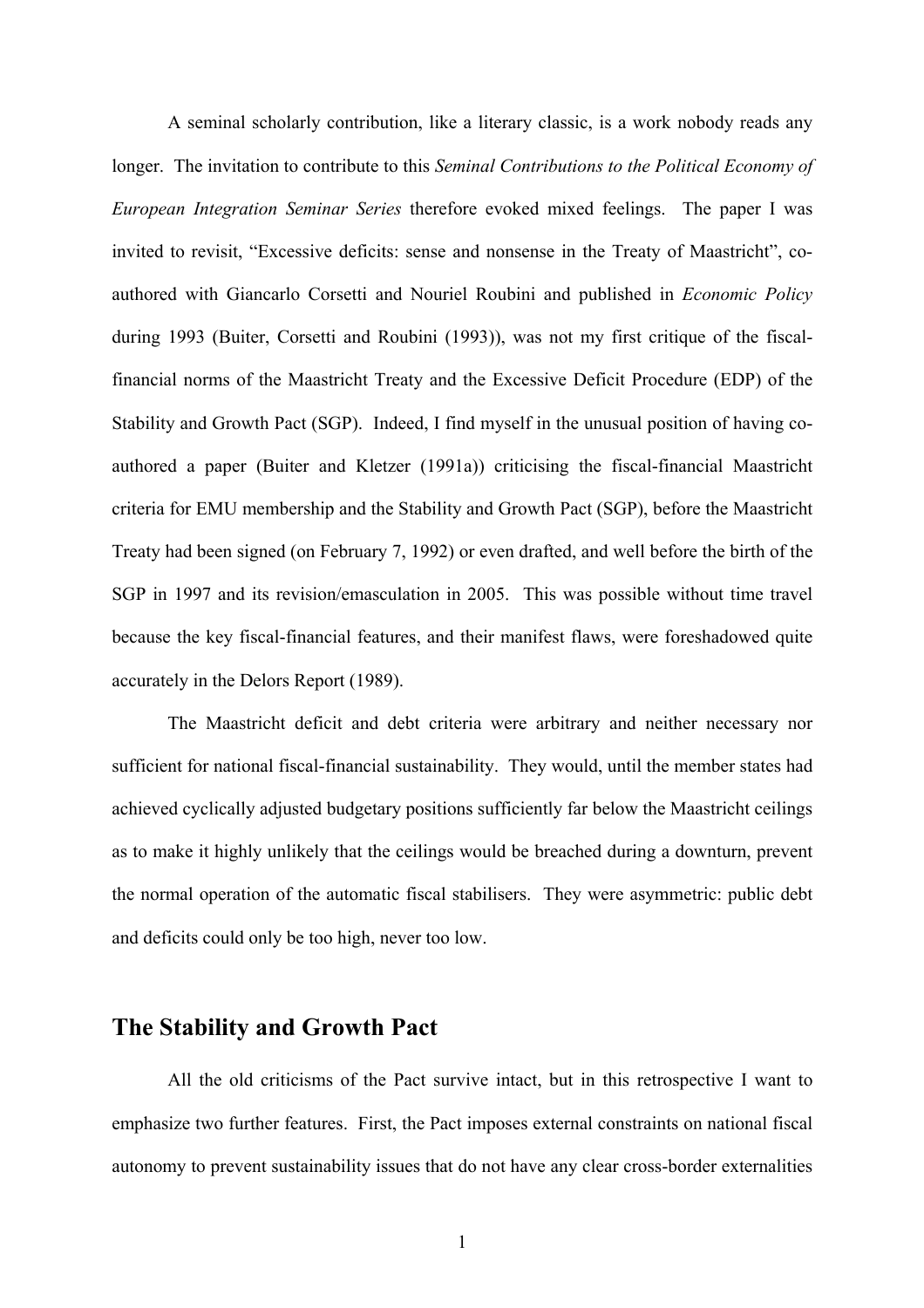associated with them that can be addressed through debt and deficit limits. Second, the Pact is strictly one-country-at-a-time, which means that E(M)U-wide stabilization and fiscalmonetary policy mix issues cannot be addressed.

The essence of the SGP is the commitment of all EU member states to achieve the *"… medium-term objective of budgetary positions close to balance or in surplus…"*. This "… will allow all Member States to deal with normal cyclical fluctuations while keeping the government deficit within the reference value of 3% of GDP".<sup>1</sup> Under the original 1997 version of the SGP, sanctions can be imposed when the general government deficit exceeds 3 percent of GDP. However, a government deficit exceeding the reference value of 3 percent of GDP is considered exceptional and temporary and not subject to sanctions when it results either from an unusual event outside the control of the Member State concerned and has a major impact on the financial position of the general government, or from a severe economic downturn, defined as an annual fall of real GDP of at least 2%. Sanctions take two forms: naming and shaming (peer pressure) and fines.

When it decides that an excessive deficit exists, the Council makes recommendations to the offending Member State and sets a deadline of four months for effective corrective action to be taken. If, after a progressive notice procedure, the Member State fails to comply

<sup>&</sup>lt;sup>1</sup> Formally, the SGP consists of three elements (what follows is cribbed with minor modifications from European Commission (2005a)):

<sup>•</sup> *a political commitment* by all parties involved in the SGP (Commission, Member States, Council) to the full and timely implementation of the budget surveillance process. These are contained in a Resolution agreed by the Amsterdam European Council of 17 June 1997. This political commitment was intended to ensure that effective peer pressure would be exerted on a Member State failing to live up to its commitments.

<sup>•</sup> *preventive elements* which through regular surveillance aim at preventing budget deficits going above the 3% reference value. To this end, Council Regulation 1466/97 reinforces the multilateral surveillance of budget positions and the co-ordination of economic policies. It foresees the submission by all Member States of 'stability and convergence programmes', which are examined by the Council. The Regulation foresees also the possibility to trigger the early warning mechanism in the event a significance slippage in the budgetary position of a Member State is identified.

<sup>•</sup> *dissuasive elements* which when the 3% reference value being breached, require Member States to take immediate corrective action and, if necessary, allow for the imposition of sanctions. These elements are contained in Council Regulation 1467/97 on speeding up and clarifying the implementation of the excessive deficit procedure.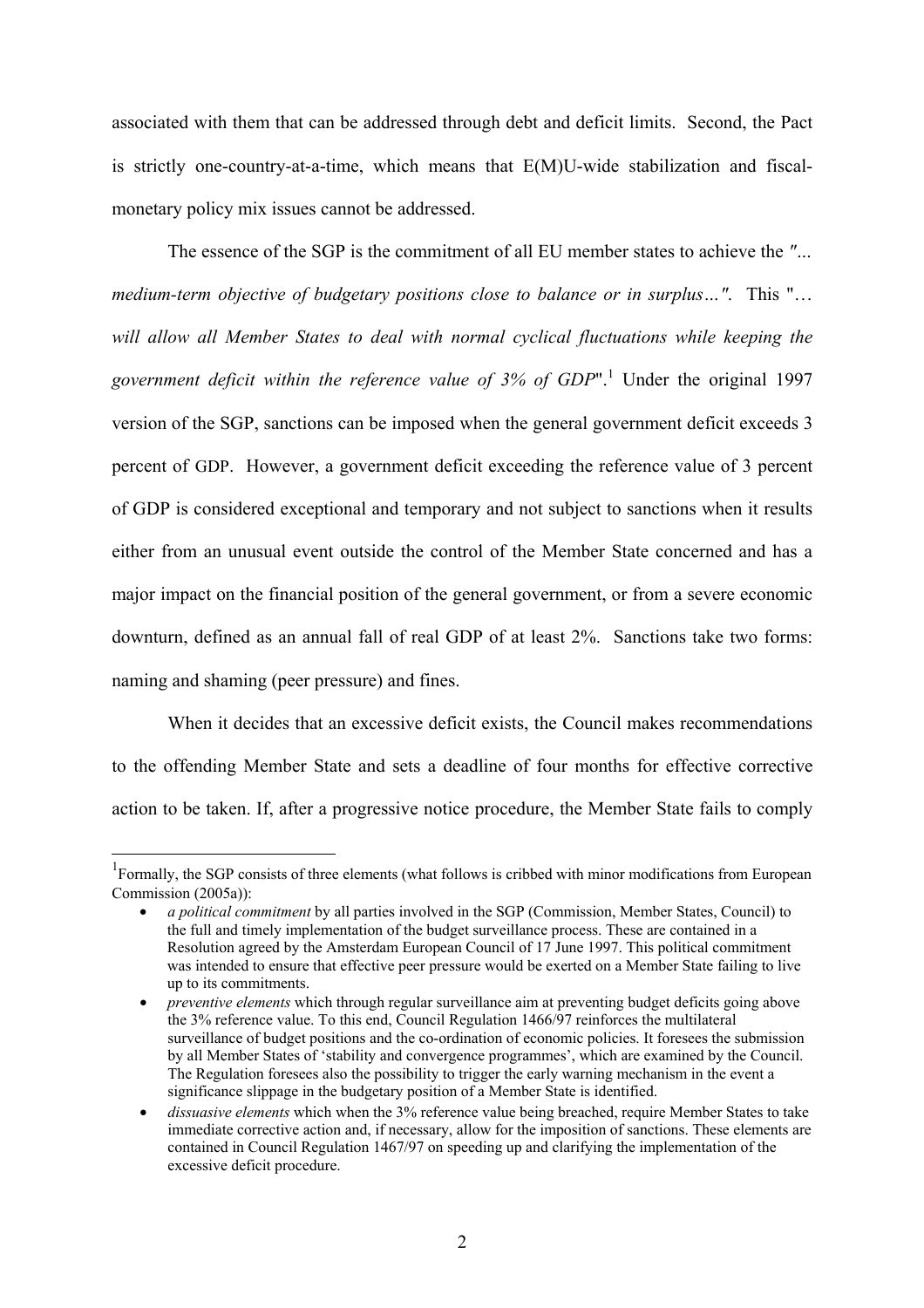with the Council's decisions, the Council can decide to impose sanctions, ten months at the latest after the reporting of data indicating an excessive deficit exists.

Sanctions first take the form of a non-interest-bearing deposit with the Commission. The amount of this deposit is determined by a formula consisting of a fixed component equal to 0.2% of GDP and a variable component equal to one tenth of the difference between the deficit as a percentage of GDP in the year in which the deficit was deemed to be excessive and the reference value of 3% of GDP, up to a maximum annual amount of 0.5% of GDP. A deposit can be converted into a fine if, in the view of the Council, the excessive deficit has not been corrected after two years. It is key to note that the ultimate judgement on whether to impose sanctions is be made by the Council, made up of the Ministers of Finance (a cabal of deeply political deal-makers) - not by the Commission (a bureaucratic cabal of former political deal-makers) or through the mechanical application of a numerical rule, as Germany favoured during the discussions leading up to the signing of the Maastricht Treaty in 1992 and again during the discussions preceding the signing of the SGP in 1997. Thus, even under the 'old' pact, the judgement on whether a deficit should be regarded as excessive, is made through a process where the same party is the accused, judge and jury. It only works if the Council is prepared to say that the existing deficits (however large) are actually excessive. The fact that the Council did not do so was the ground for the European Court of Justice not supporting the Commission in its attempts to get the violators sanctioned in 2004, although the Court's decision did give the Commission a (minor) procedural victory.<sup>2</sup>

<sup>&</sup>lt;sup>2</sup> The Commission requested a ruling by the European Court of Justice in which it sought:

<sup>•</sup> annulment of the Council's failure to adopt, despite the Commission's recommendations, decisions establishing that neither France nor Germany had taken adequate measures to reduce their deficits and decisions giving notice to each of those two Member States

<sup>•</sup> annulment of the conclusions adopted by the Council in so far as they contain decisions to hold in abeyance the excessive deficit procedures with regard to France and Germany and decisions modifying the recommendations.

On the first count, the court ruling recognises the possibility of a de facto suspension of the rules because the Commission cannot bring an action for annulment of a decision as no decision was actually taken. But on the second count, it ruled in the Commission's favour by saying that the procedure by which the conclusions were adopted was incorrect.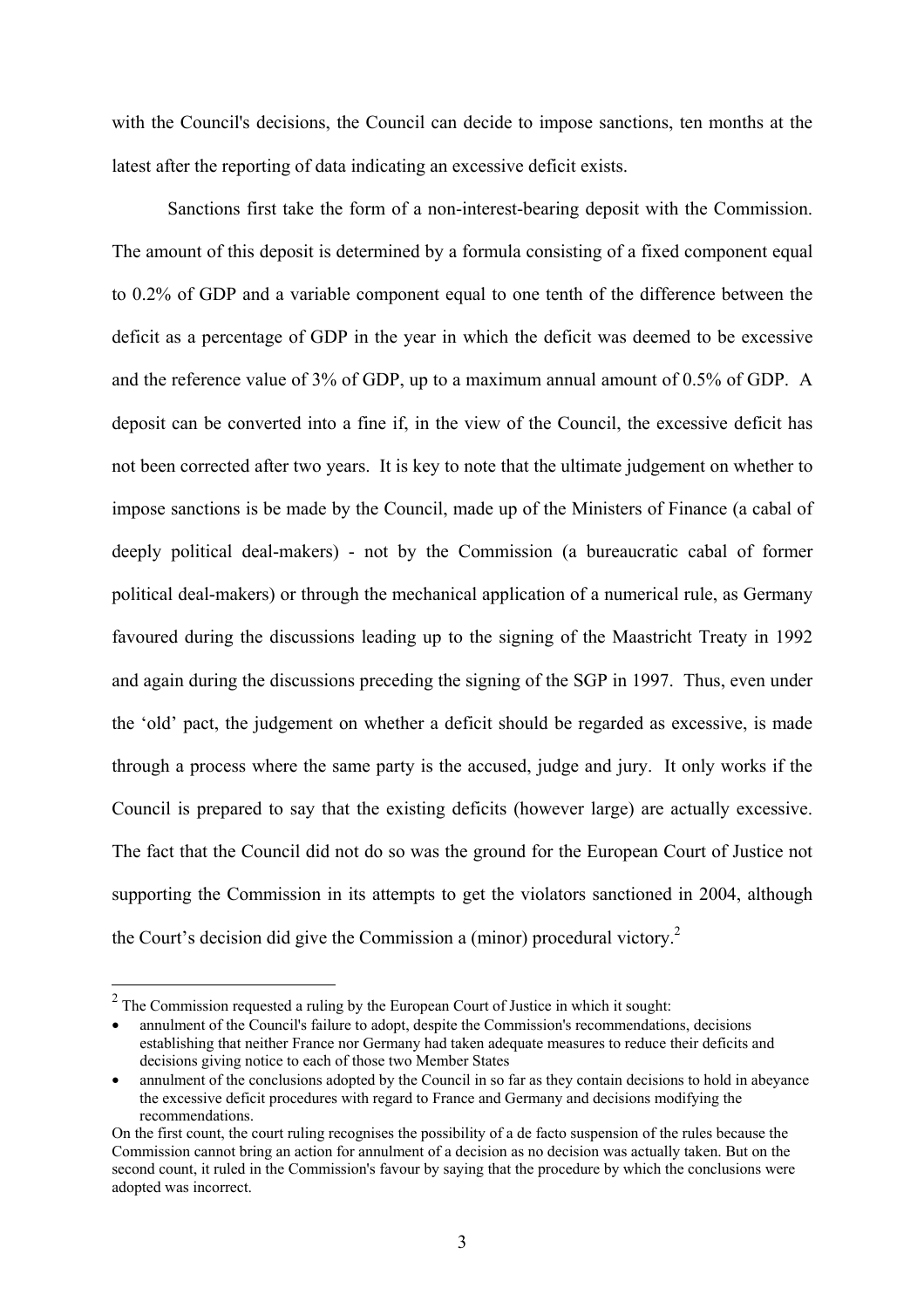The 2005 revision of the Stability and Growth Pact involved two sensible changes and a rather longer list of debilitating modifications (see e.g. European Central Bank  $(2005)$ ).<sup>3</sup> The sensible changes were (1) greater attention to the cyclically adjusted budget balance, net of one-off and temporary measures rather than to the actual budget balance, and (2) a reference to 'debt sustainability' which suggests that the 'stock' dimension of the public sector's indebtedness would regain some importance in judging the (un)sustainability of the public finances. Following the entry of Belgium, Italy (in 1999) and later Greece (in 2001) into the EMU despite debt-to-GDP ratios of well over 100 percent, the debt stock criterion had effectively disappeared from the SGP process. It is not yet clear, however, how a greater role for the debt stock will be implemented.

The fatal formal weakening of the SGP came from the following modifications of the  $EDP<sup>.4</sup>$ 

A deficit in excess of the reference value of 3 percent will now not be deemed excessive if it is the result of unexpected adverse economic events with major negative consequences for government finances. The key missing words are: *outside the control of the Member concerned*. 5

A severe economic downturn (which may excuse a violation of the deficit ceiling) is now defined not as a decline in annual GDP of at least 2 percent, but as negative annual GDP growth or 'an accumulated loss of output during a protracted period of very low annual GDP volume growth relative to its potential'.

 $3$  Technically, the revision of the SGP involved "amending Regulation (EC) No 1467/97 on speeding up and clarifying the implementation of the excessive deficit procedure" (Official Journal of the European Union, 7.7.2005, L 174/5 – 174/8).

<sup>&</sup>lt;sup>4</sup> At the Ecofin Council of November 2003, no sanctions were imposed on France and Germany although it was recognised that both countries had excessive deficits and although the European Commission was in favour of initiating the sanctions process. On July 13, 2004, the Council decided to suspend the operation of the EDP. The European Court of Justice annulled the Council's decision to suspend. The negotiations that followed produced the revision of the implementing rules and procedures of the SGP and the EDP adopted in March 2005, that are described here.

 $<sup>5</sup>$  It is true that, since no action is mandated and no effective sanctions are provided, even excessive deficits due</sup> to factors that are under the member's control cannot be penalised in such a way as to discourage the member's actions that increase the likelihood and magnitude of excessive deficits.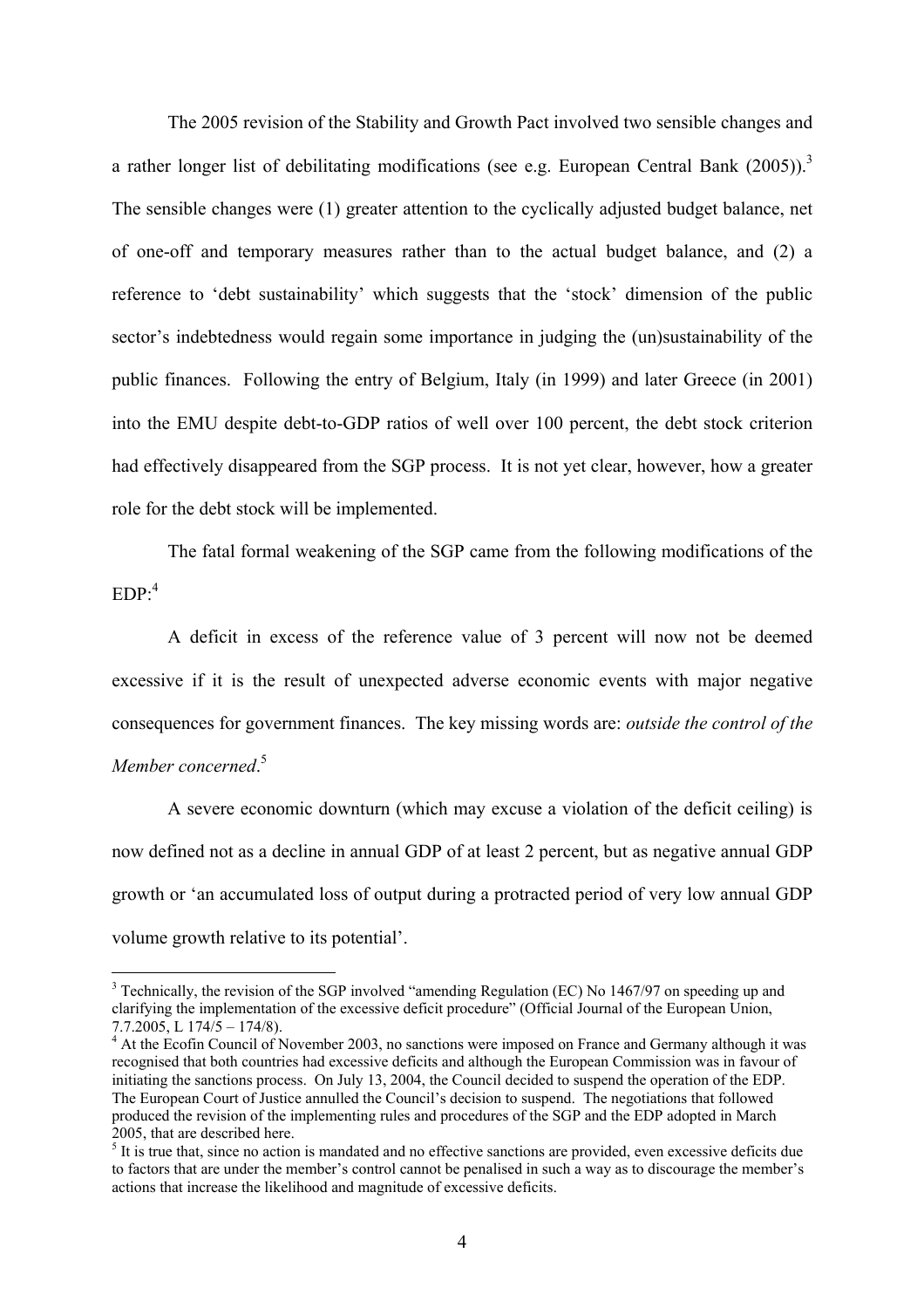Factors that are to be taken into account by the Commission take on a kitchen sink quality: 'implementation of policies in the context of the Lisbon agenda', 'policies to foster R&D and innovation, public investment, pension reform' and '...any other factors which, in the opinion of the Member State concerned, are relevant…'.

The duration of the period within which decisions about excessive deficits have to be made by the Commission and within which the Member State is required to take effective action, is lengthened.

It has become abundantly clear that, although fines formally remain part of the enforcement instrumentarium of the EDP, fines will in practice never be imposed on transgressors of the EDP. This had been feared and/or predicted by many. Even among the set of non-incentive-compatible sanctions, punishing a country running an excessive government deficit with a fine that *cet. par*. further increases that deficit stands out as truly strange. That leaves peer pressure (naming and shaming) as the only enforcement mechanism for those EU members that are either in the EMU or are out of the EMU but have no wish to join. Only EU members not yet in EMU but wishing to join can be subjected to effective pressure by the EDP's rules, because these are part of the Maastricht criteria for EMU membership. For the rest, the answer to the question 'how many divisions does the Commission have?' can only be: 'not enough'.<sup>6</sup>

 To all intents and purposes, this means that the EDP is dead for existing Eurozone members and for EU members that are not currently part of the Eurozone and have no desire to become members. They can, however, be used by existing Eurozone members to delay the entry into full EMU participation by the 13 EU members that are not currently part of the Eurozone. They can also act as a powerful external stimulus towards fiscal-financial

<sup>6</sup> With apologies to Joseph Stalin and Pope Pius XII.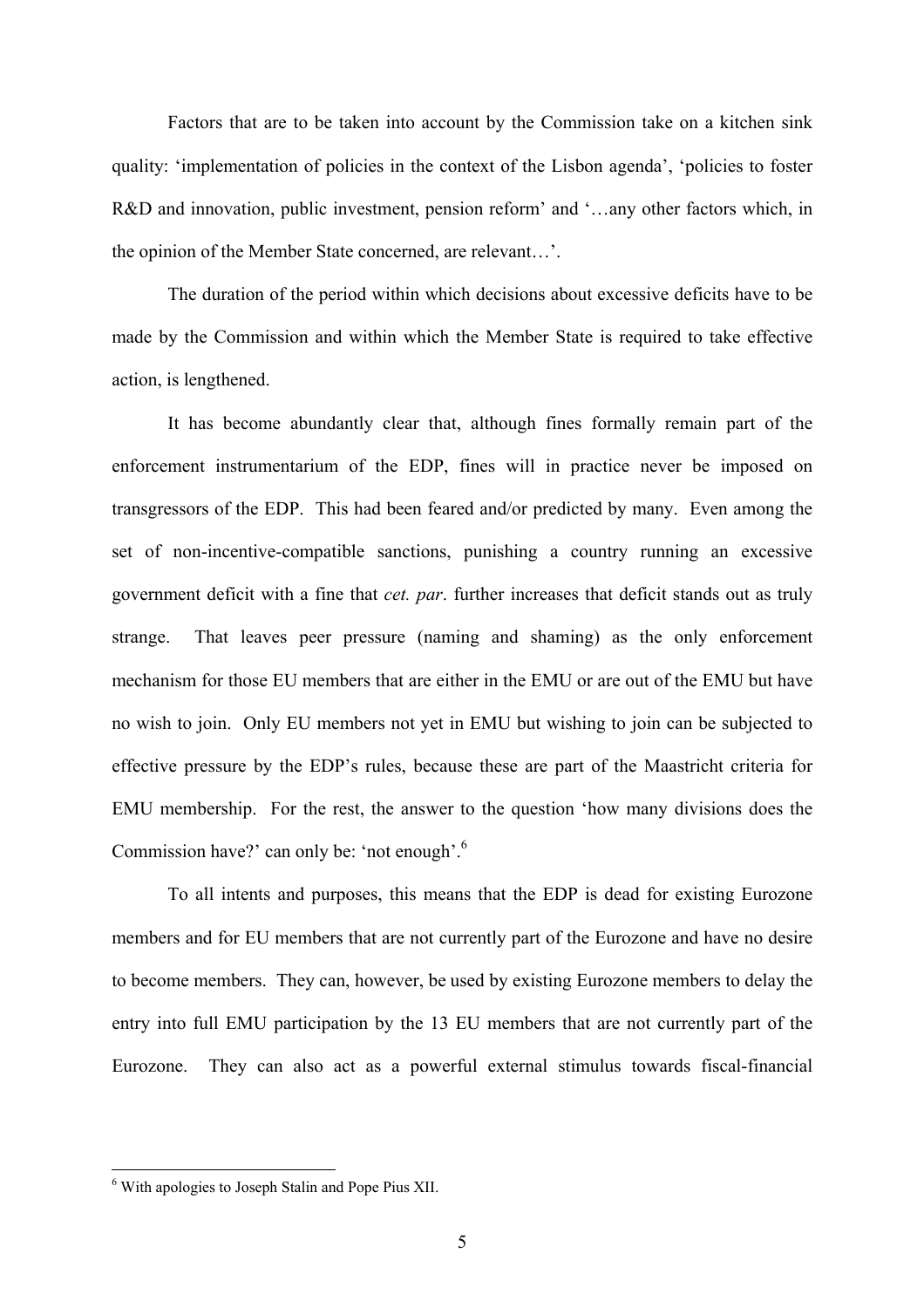sustainability for candidate EMU members that are eager to join. However, this stimulus disappears as soon as membership is achieved.

If the EDP is now dead, was it ever truly alive (in substance as well as formally)? Does it matter that the EDP is dead?

## **The case for supranational fiscal rules in a monetary union**

The SGP and the EDP were designed to be a supranationally imposed, monitored and enforced set of national fiscal-financial rules - fiscal-financial rules implemented at the level of the individual nation state. For the supranational design and enforcement of the SGP and the EDP to be congruous with the EU's Principle of Subsidiarity, it is not sufficient to demonstrate that there exists a convincing welfare-, efficiency- or fairness- based case for national fiscal rules. It is not even enough to show that the best practicable national fiscal rules are those embodied in the SGP and the EDP. The further argument must be made that such national rules should be externally imposed, monitored and enforced.

For national fiscal stabilisation policy - defined here as rules governing the behaviour over time and across states of nature of the stock of outstanding public debt (and therefore of the sequence of current and contingent future government deficits) - to be a matter of common concern for the EMU members (let alone for all EU members) at least one of the following two arguments must be accepted.

First, there is an externality (cross-border spillover) associated with national government debt and deficits. As we have an Excessive Deficit Procedure and not an Insufficient Deficit Procedure, the SGP appears to be based on the assumption that, in the absence of enforceable external constraints, national government deficits would impose cross-border costs on other Union governments and citizens that are not properly internalised and 'costed' in the national government's cost-benefit analysis of borrowing an additional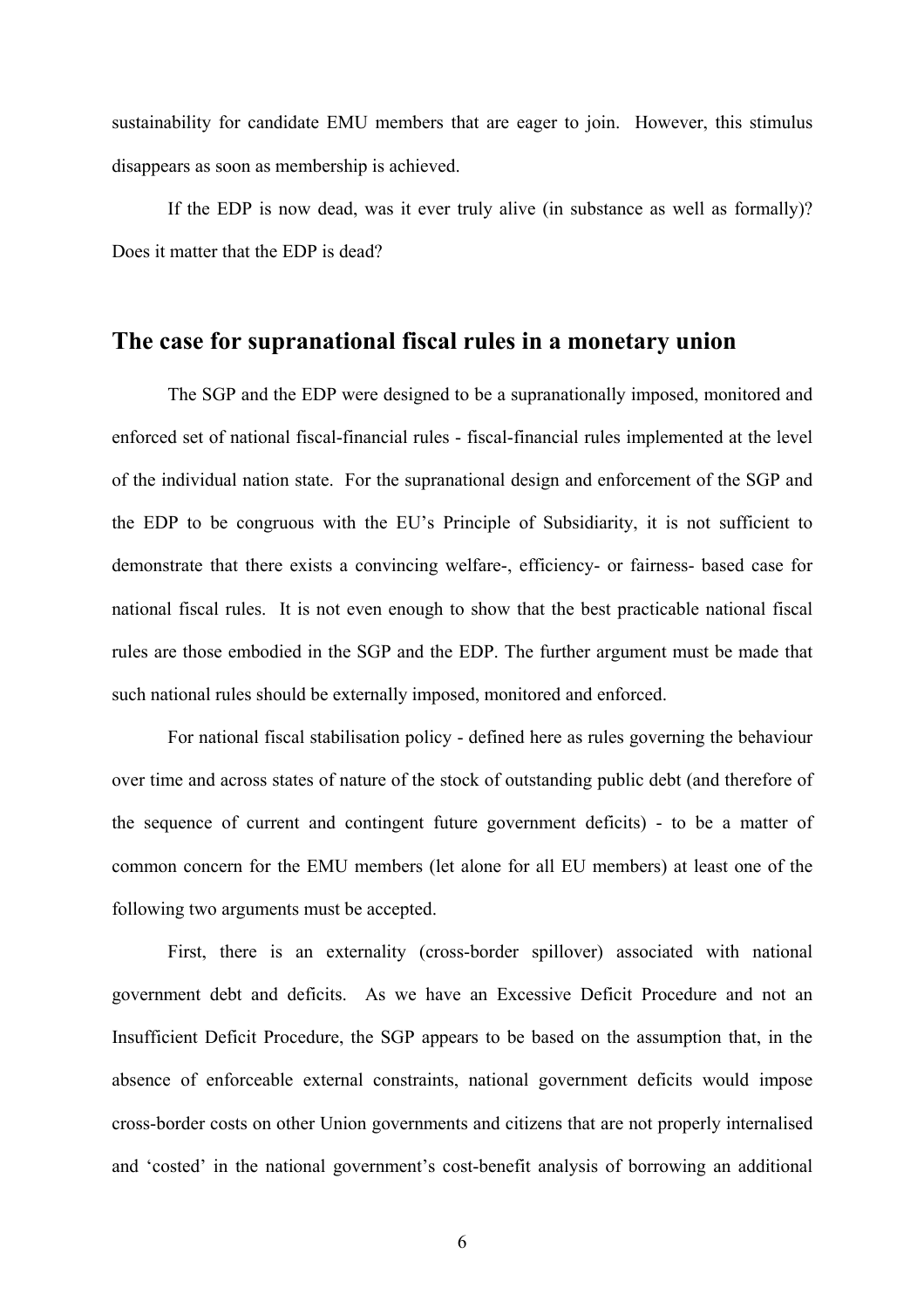euro. These externalities can take the form of inefficiencies (so-called technological externalities) or be purely distributional (pecuniary externalities).

Second, even if there are no cross-border externalities from excessive deficits, there may be paternalistic/maternalistic reasons for compelling the national authorities to 'do the right thing'. In this case, excessive deficits are excessive only because they hurt the welfare of the issuing national government and its citizens. This requires that a least some EU national governments are deemed not to know what their true interests are or that they are judged to be incapable of acting in their own interest without the assistance of externally imposed constraints. Although the Principle of Subsidiarity would seem to imply that there is no room for such paternalism in the EU, the desire to save the fiscally incontinent from themselves is deeply rooted in the mind-set of Brussels and Frankfurt and in some of the national capitals.<sup>7</sup>

What are the externalities from national government deficit financing? The literature (see e.g. Buiter and Kletzer (1991a), Artis and Winkler (1998, 1999), Allsop and Vines (1996), Uhlig (2002) and European Central Bank (2004) )suggest the following:

- 1. Cross-border spillovers that arise from *unsustainable* national fiscal-financial programmes. This includes the following:
	- a. Cross-border contagion effects from the presence of sovereign default *risk*.

<sup>&</sup>lt;sup>7</sup> Historically, a key albeit unstated objective of the (mainly Dutch and German) drafters of the original fiscalfinancial Maastricht criteria was to keep Italy (and perhaps also the two Iberian nations) out of the EMU. It was clear, for instance, that Italy could not possibly meet the letter or spirit of the debt criterion (the stock of gross general government debt cannot exceed 60 percent of annual GD). The escape clause from the debt criterion (Article 104c2(b)) "whether the ratio of government debt to gross domestic product exceeds a reference value, unless the ratio is sufficiently diminishing and approaching the reference value at a satisfactory pace" had to be worked brutally hard to let Italy in with a debt-GDP GDP ratio of 116.7 percent at the end of 1998. Belgium, of course, had an even higher debt-GDP ratio then (119.6), but the pace of the reduction in Belgium's debt-GDP ratio was then, and continues to be, significantly higher than Italy's. The fiscal rules failed to achieve the unstated objective, as they failed to achieve most of the stated objectives.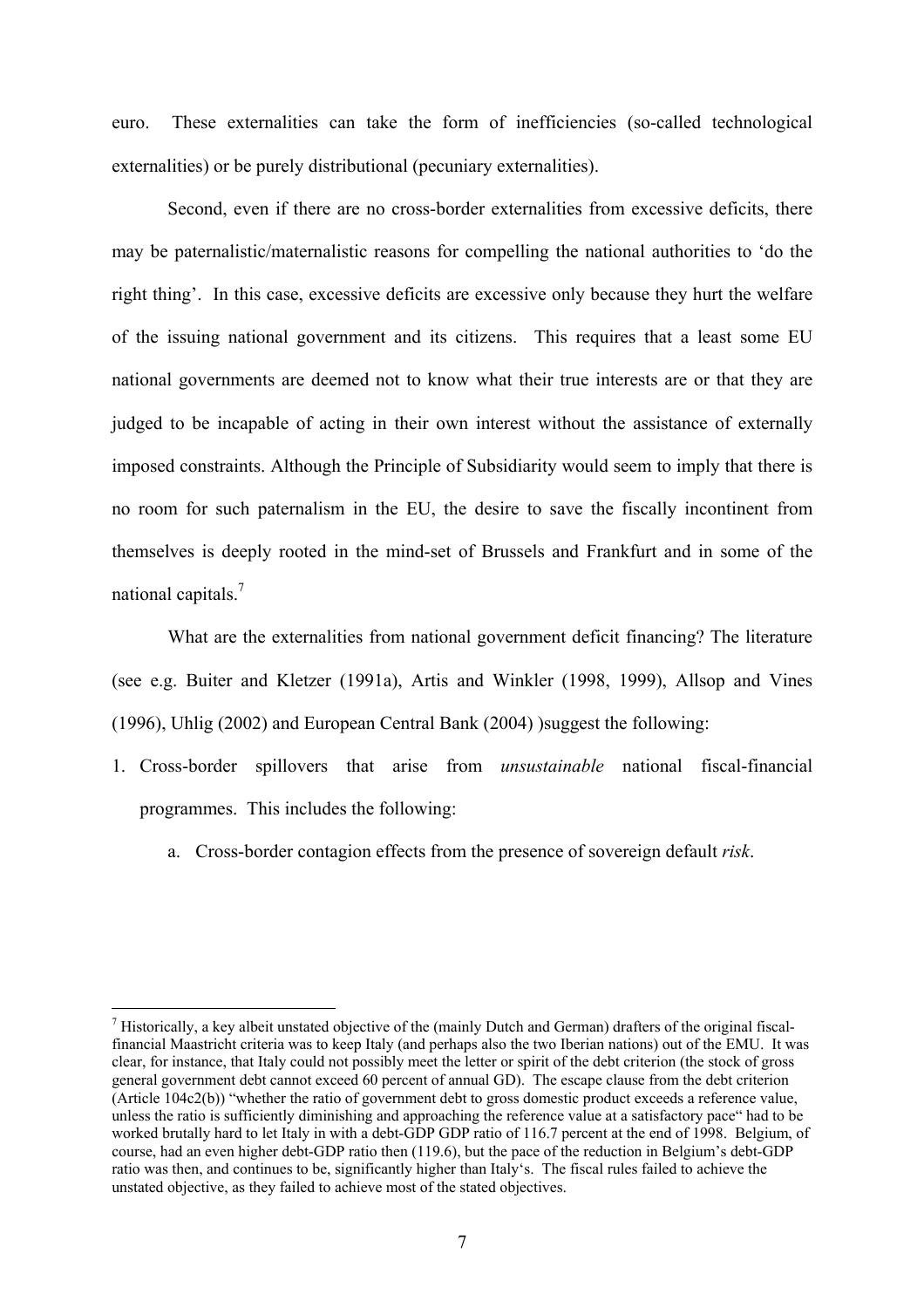- b. Spillovers from actions undertaken by other EU governments, by the EU institutions or by the ECB to forestall a sovereign default in the  $E(M)U^8$ .
- c. Spillovers from the actual occurrence of sovereign default the realisation of the default risk.
- 2. Cross-border spillovers that arise even when the fiscal-financial programme is sustainable and default risk, let alone actual default, is not an issue. This includes the following
	- a. inflation externalities due to the response of the ECB to movements in Eurozonewide interest rate, inflation and output and to changes in the effective exchange rate of the euro, driven by national deficit financing policies.
	- b. Interest rate spillovers (through changes in default risk-free interest rates) driven by national government deficit financing policies.
	- c. Suboptimal (excessive?) effective demand spillovers caused by (1) a lack of coordination among the national fiscal authorities of the Eurozone and (2) a lack of coordination between the 12 national fiscal authorities in the Eurozone and the ECB. There can be no presumption that the monetary-fiscal policy mix in the EMU area as a whole (given the monetary-fiscal policy mix in the rest of the world) is optimal in the absence of formal or informal coordination. A supranational agency monitoring and enforcing a set of EMU- (or EU-) wide rules is one mechanism for achieving such cooperation and coordination.

#### **Externalities arising from unsustainable public debt**.

 $\overline{a}$ 

As regards externalities that arise from the risk or realisation of unsustainable public debt, it is helpful to start from first principles. A fiscal-financial programme is sustainable if

<sup>8</sup> The ECB is an EU institution, but one that is *sui generis*. In what follows `EU institutions' includes the Brussels, Luxembourg and Strasbourg institutions, but not the Frankfurt one.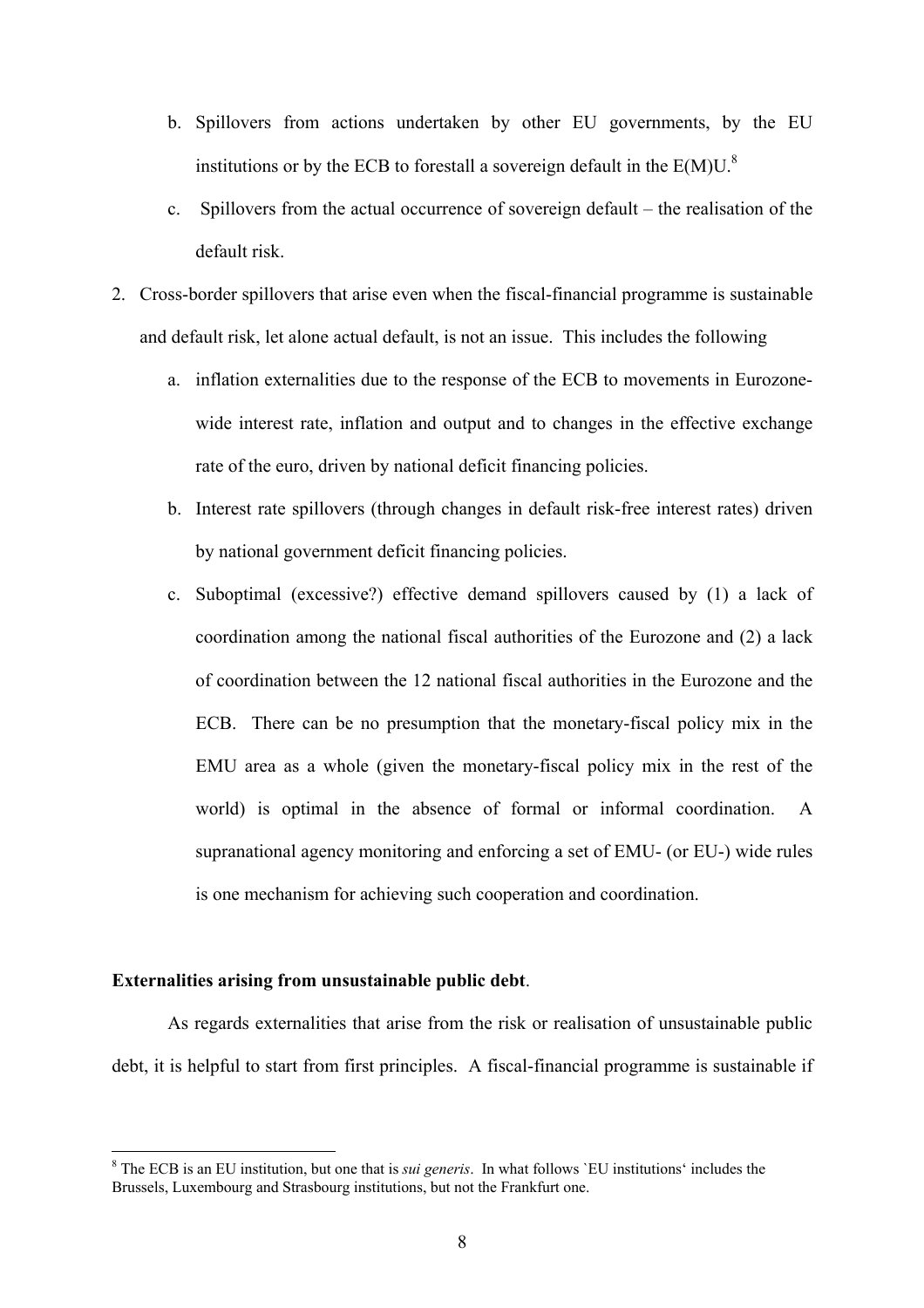it does not create insolvency risk or default risk for the sovereign. Sovereign default, like all default, is the breach of a contractual obligation. Sovereign default is, other things being equal, more serious than private default because one of the essential and defining roles of the state (managed and represented by the government of the day) is to ensure that contractual obligations are enforced throughout its jurisdiction and that when they are not, orderly procedures for the arbitration and resolution of breach of contract disputes are in place. Government default may weaken the respect for contractual obligations throughout the polity.

Apart from these deep institutional 'rule of law' or 'destruction of social capital/trust' externalities (which are likely to be contained within the jurisdiction of the defaulting government and do not represent true cross-border spillovers), government default is first and foremost a distributional policy choice in a many-sided distributional conflict. It sets the owners of the sovereign debt (typically the older generations) against current and future tax payers (typically the younger generations, including current and future wage earners) and against current and future beneficiaries of public spending programmes (likewise mainly citizens and residents). $^{10}$ 

The bargaining involved in the resolution of this conflict need not be efficient. Costly delays can be the result of wars of attrition between badly and asymmetrically informed parties. Third party intervention in such conflicts must be timely and well-designed for it not to make matters worse. The long list of attempts (most of them unsuccessful) by the IMF to prevent sovereign default or to achieve a least-cost sovereign debt default work-out, provides a salutary reminder of the risks associated with external, including supranational, interventions in sovereign debt defaults.

<sup>&</sup>lt;sup>9</sup> A government is solvent if its outstanding debt (valued at face value or at notional prices that do not reflect default risk) does not exceed the present discounted value (using default risk-free discount rates) of current and future primary (non-interest) surpluses.

<sup>&</sup>lt;sup>10</sup> The owners of the public debt are likely to be both citizens and residents of the nation whose sovereign is defaulting, although some of the debt will be held by foreign private and institutional investors. Tax payers and beneficiaries of public spending are likely to be both citizens and residents of the country whose government defaults.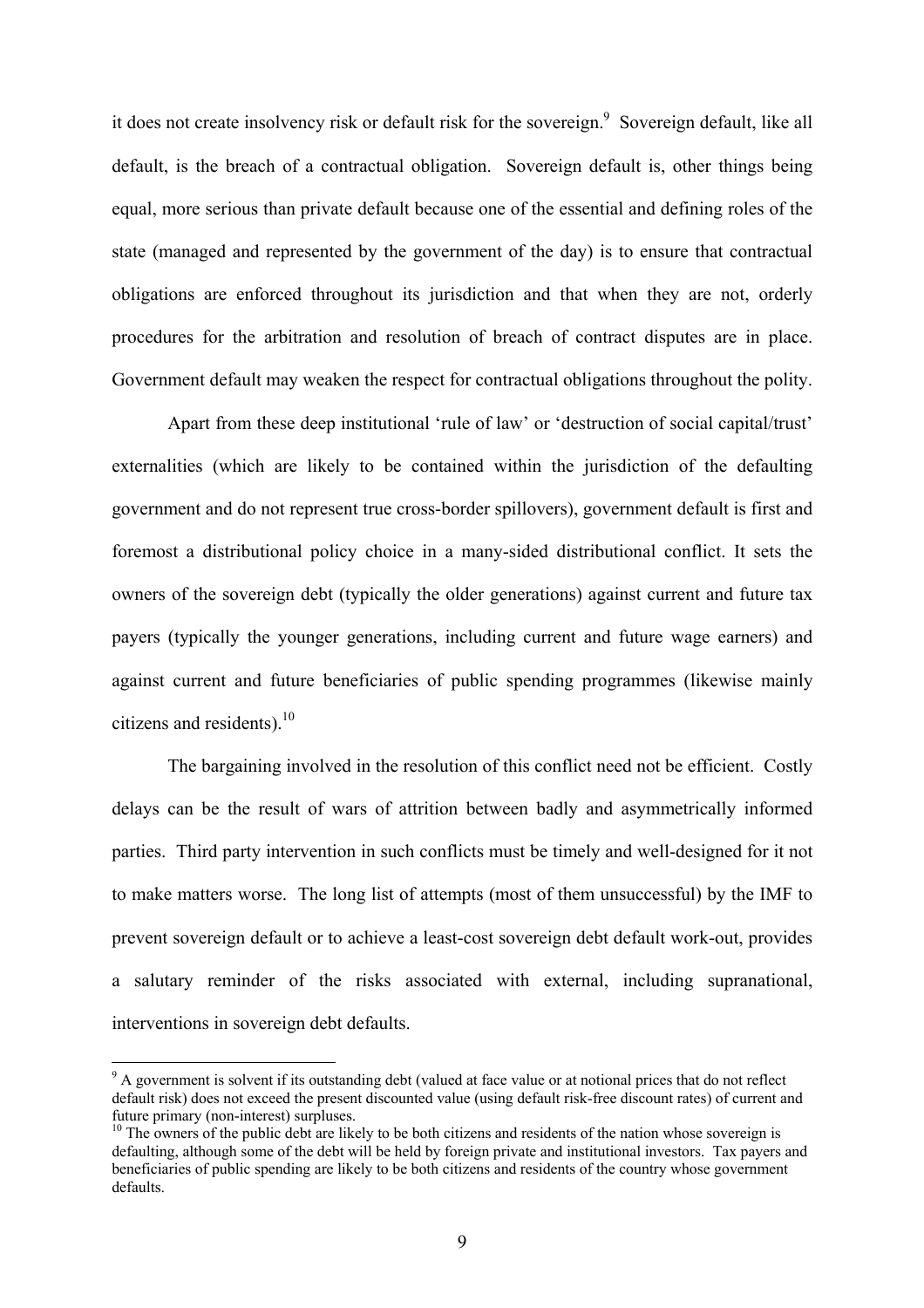Implicit bailout commitments by other E(M)U governments, by the EU institutions or by the ECB are unlikely, unnecessary and undesirable. The EU institutions (other than the EIB) have no independent fiscal or quasi-fiscal resources and no serious resources of any kind with which to effect a bail-out. The Treaty specifically rules out bail-outs by all the above-mentioned parties. The (positive) argument that EU solidarity/cohesion makes a bailout of a fiscally challenged EU government by another EU government likely is unconvincing as it would be a huge electoral liability for the government providing the bailout. States and municipalities belonging to monetary unions possessing a much stronger sense of common national identity and citizenship (in the US and Canada, for instance) routinely fail to bail each other out.<sup>11</sup> The (normative) argument that EU solidarity/cohesion ought to imply a 'joint and several' attitude and approach towards the sovereign debt of its 25 member states find little resonance, even in the most Communitarian (or should that be Communautairian?) constituencies.

Possible contagion effects of national sovereign default call for a regulatory response in the E(M)U Member States, limiting the maximum permitted exposure by systemically important financial institutions (e.g. commercial banks that play a key role in the payments and settlement systems) to the debt instruments of any sovereign. It does not call for binding macroeconomic borrowing constraints of the Maastricht/SGP variety.

The statement that bail-outs of defaulting governments, either by other E(M)U member governments or by the ECB, are highly unlikely may appear to be at odds with the small differentials among the yields on the euro-denominated sovereign debt instruments of the E(M)U member states. A full treatment of this issue is beyond the scope of this paper, so

<sup>&</sup>lt;sup>11</sup> The reason states or muncipalities in the USA do not come to each other's rescue when one of their number faces default, is not that they confidently expect the Federal Government to help. The Federal government has consistently taken a ,you break it, you own it' approach to (near-)insolvent states, as the recent experience of California illustrates. When municipalities default, neither the State government nor the Federal government can be expected to provide financial relief.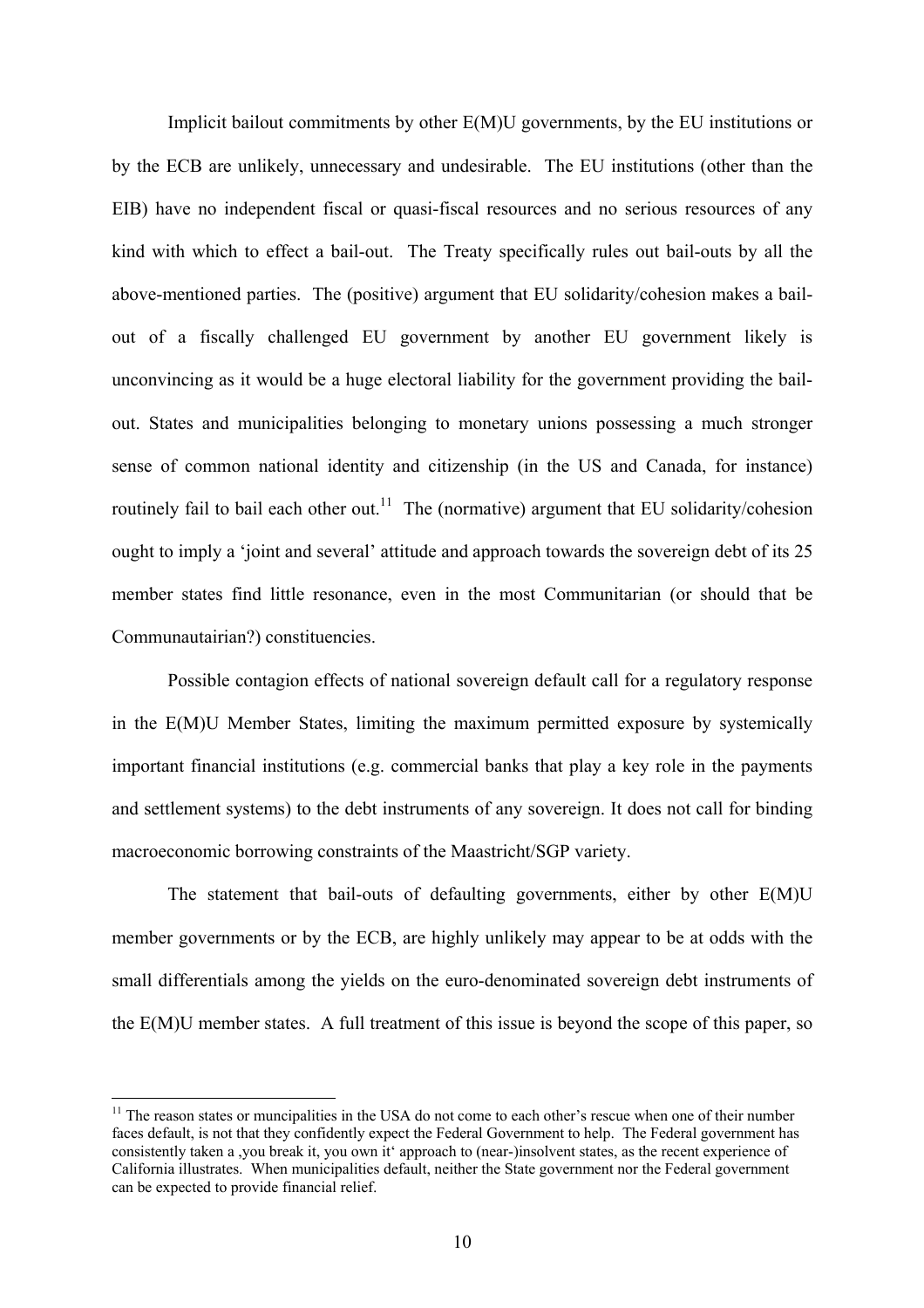a few brief remarks will have to do (see e.g. Bayoumi, Goldstein and Woglom (1995), , Codogno, Favero and Missale (2003) and Bernoth, von Hagen and Schuknecht (2004)).

It is indeed possible that the low sovereign spreads reflect (at least in part) the market's perception that a sovereign default in the E(M)U would either be prevented by or followed by a bailout. Even if this is the market's perception, it does not follow that the market is correct in its assessment of the likelihood of a bail out. Furthermore there are other, and in my view more convincing, explanations of the small sovereign spreads.

First, the sovereign yield spreads in the E(M)U while small are non-zero and of the 'right' sign. For instance, the 10-year government bond spreads vs Bund was 31bps for Greece and 30bps for Italy on July 4, 2006. Second, there has been no sovereign default in the EU15 since (West) Germany defaulted on its internal public debt in 1948, along with its currency reform. Markets, better at hindsight than foresight, may therefore underestimate the likelihood of a default. Third, at least since 2001, there have been two world-wide financial market anomalies: long risk-free real rates of interest have been very low, and credit spreads of all kinds have been extraordinarily low. Recent small sovereign risk spreads in the E(M)U are at least in part a manifestation of these global anomalies. Fourth, as argued by Buiter and Sibert (2006), the operating procedures of the ESCB when it conducts its Repo operations (by buying or selling collateralised debt instruments), implies a subsidy to issuers of low quality (higher default risk) sovereign debt which will depress market spreads.

To conclude: national fiscal sustainability is a necessary condition for national economic stability. In is in the enlightened self-interest of every European nation to design and implement fiscal-financial programmes that are sustainable.<sup>12</sup> There is no convincing case that the cross-border spillovers/externalities from unsustainable fiscal-financial

<sup>&</sup>lt;sup>12</sup> For an analysis of a number of alternative national fiscal rules and institutions see Kopitz and Symanski (1998), Buiter and Grafe (2004) and Wyplosz (2005).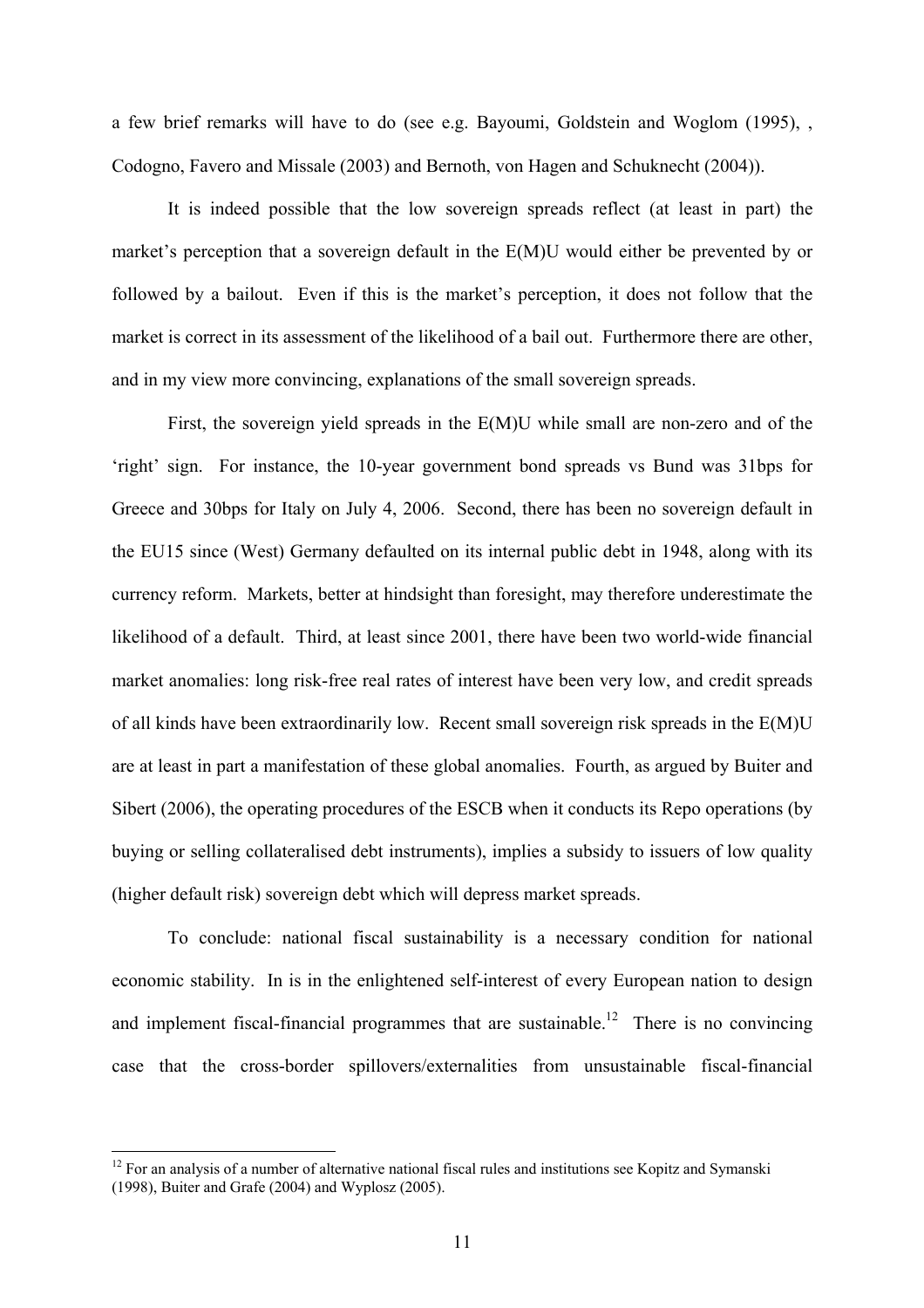programmes are important enough to require internalisation through supranational institutions, rules or actions.

#### **Externalities from excessive deficits when sustainability is assured.**

As regards externalities that occur even when unsustainability and the risk or reality of sovereign default are not an issue, a few short comments will have to suffice. The 'free riding on the ECB' argument holds that more expansionary fiscal policy (identified rather sloppily with larger national government deficits) by any national government will boost inflation throughout the monetary union, forcing the ECB to be more contractionary throughout the union. The costs of disinflation are not all borne by the government causing the inflationary impulse. Fiscal policy will be too expansionary (see Allsop and Vines (1996), Artis and Winkler (1998, 1999), Eijffinger and de Haan (2000), Uhlig (2002)).

This argument only holds when the central bank's objective function penalises the output gap as well as deviations from price stability. However, the ECB's objective function is lexicographic in price stability: the primary objective is price stability and only without prejudice to (i.e. subject to) that price stability objective, can it support all the other objectives of the EU.13 The ECB does not trade off price stability for anything else. Free riding on the ECB is therefore not possible as long as the Governing Council sticks to its mandate.

Other than through its effect on  $EMU -$  wide inflation, expansionary national fiscal policy has cross-border effects through its effect on EU-wide default risk-free real and nominal interest rates. Such interest rate spillovers are of limited policy relevance, although

 $13$  In line with Article 105(1) of the Treaty (Consolidated Version) (European Union (2002)), "The primary objective of the ESCB shall be to maintain price stability. Without prejudice to the objective of price stability, the ESCB shall support the general economic policies in the Community with a view to contributing to the achievement of the objectives of the Community as laid down in Article 2. The ESCB shall act in accordance with the principle of an open market economy with free competition, favouring an efficient allocation of resources, …".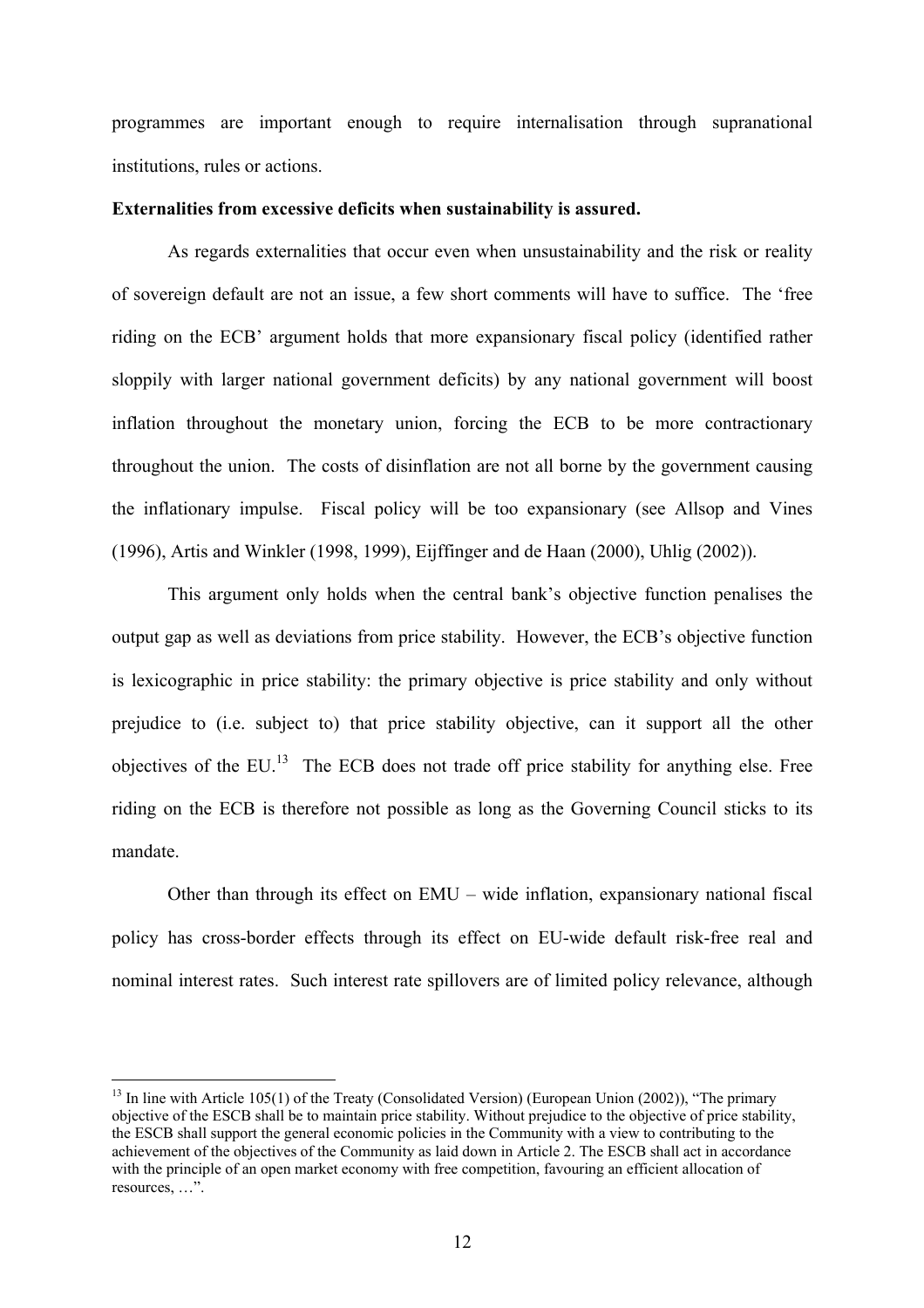much is made of them in both the technical literature (see e.g. Beetsma and Uhlig (1999) and Wyplosz (2005)) and in the policy debate (see e.g. Casella (1989)).

First, interest rate spillover effects are likely to be small, even for the larger EU governments, because the relevant financial markets extend beyond the boundaries of the EMU and the EU and consist of the entire set of integrated global financial markets. Second, if there are material interest rate spillover effects, they should be associated equally with private sector financial deficits as with public sector financial deficits. Do the existing channels providing external finance to private agents in financial deficit, fully internalise the externalities associated with recourse to external financing? Third, interest rate spillovers are textbook examples of pecuniary externalities or spillovers operating through market prices. Like any other price change, a change in interest rates alters incentives, conveys information and redistributes income between those with net long and short positions in the object whose price has changes. Unless the markets are distorted, interest rate changes do not in and of themselves cause any efficiency losses.<sup>14</sup>

*Cet. par.* higher interest rates are bad for borrowers and for capital formation and good for creditors and for saving. Changes in interest rates cause redistributions of income and wealth between debtor and creditor nations and between debtors and creditors within the same national jurisdiction. This is not, in my view, a legitimate concern of either national governments or supranational agents. It is how the market is supposed to work. There is also no presumption that the best real or nominal interest rate is the lowest possible one. Those concerned about government deficits raising interest rates and crowding out saving and investment must first make the case that the EU is saving and investing too little. Demonstrating that is by no means straightforward and requires a large number of contestable and controversial positive and normative assumptions.

<sup>&</sup>lt;sup>14</sup> Even if the borrowing government is large in the global financial markets and exploits its monopoly power over interest rates, there will be no efficiency loss if there are sufficient lump-sum taxes and transfers (see Buiter and Kletzer (1991b)).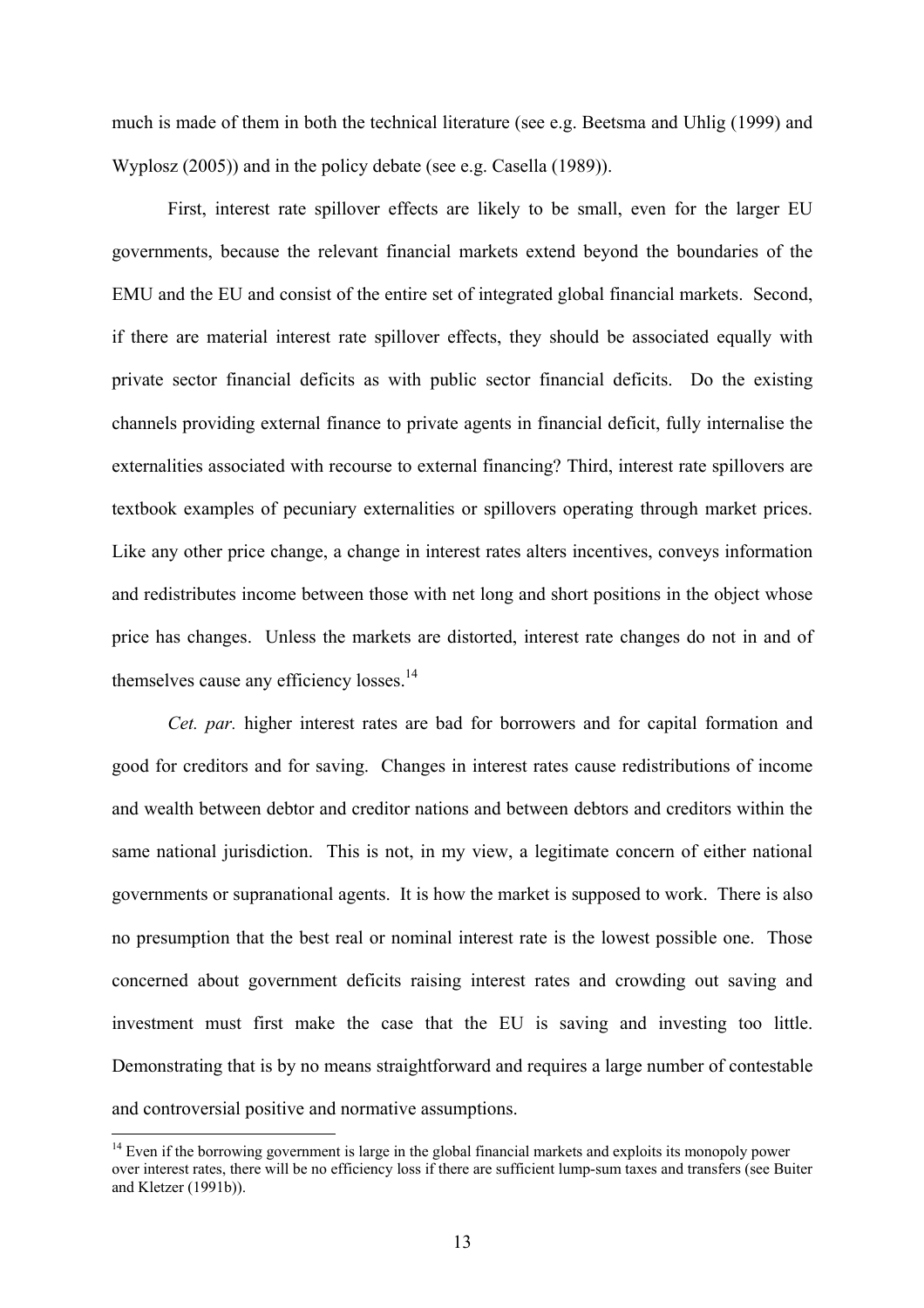It is true that when taxes are distortionary, and/or when a higher marginal tax rate brings with it increasing and strictly convex tax administration and compliance costs, a higher interest rate will, if there is a positive stock of public debt outstanding, cause real efficiency losses even if the financial markets are efficient. In this case the pecuniary externality interacts with a distortion to create what amounts to a technological externality with efficiency implications.

However, the implications of distortionary taxes and tax administration and compliance costs in a financially integrated world with many countries/governments each of which cares only about national economic welfare can be rather surprising, as shown in Buiter and Sibert (2005). Starting (realistically) from a situation with positive outstanding stocks of public debt they show that, without cooperative behaviour by the fiscal authorities, the public bad (negative externality) associated with high marginal tax rates will be 'oversupplied': non-cooperative distortionary tax rates will be too high and public sector deficits and debt *too low*. The key insight is that the externalities are not interest rate externalities or debt externalities, but (distortionary) tax externalities. These externalities happen to be transmitted through interest rates, when there is a non-zero stock of debt outstanding; the externality is negative if there is a positive stock of debt outstanding. Negative externalities lead to overprovision of the 'public bad' – in this case distortionary taxes – and non-cooperative equilibrium government deficits are too small.

Without claiming universal applicability for this *prima facie* paradoxical result, it does provide a necessary reminder that the policy implications of cross-border transmission through interest rates set in system-wide integrated financial markets are by no means obvious.

#### **The SGP and policy coordination**.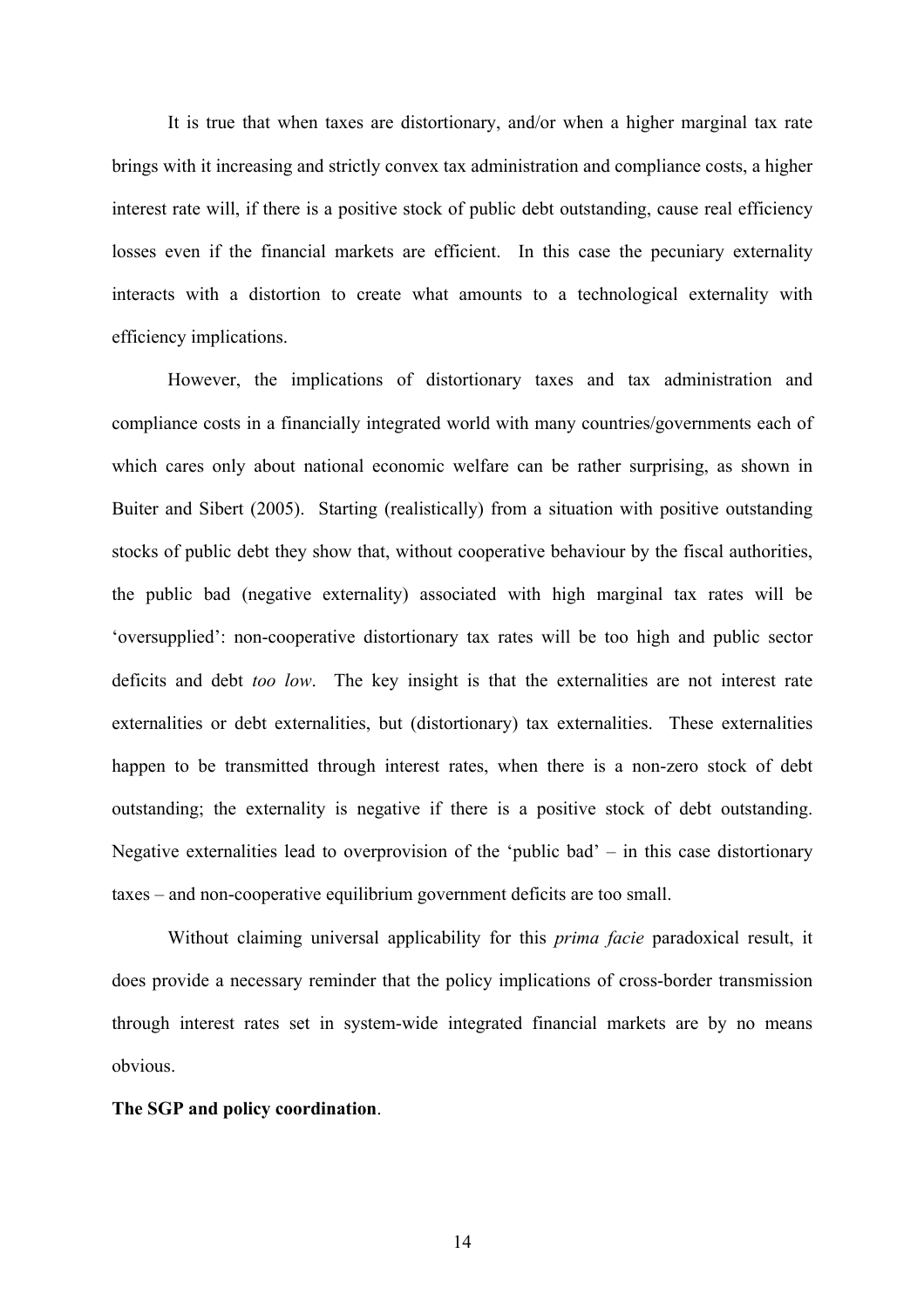In a world with nominal wage and price rigidities and demand-determined output, effective demand spillovers are not just pecuniary (distributional) externalities but are more akin to the technological externalities that create the potential for welfare-improving nonmarket interventions/solutions. Unfortunately, the SGP is completely useless as a policy coordination device. It influences and constrains each individual country's fiscal policy without any reference to economic conditions in other countries, inside or outside the  $E(M)U$ . A country's prescribed or proscribed fiscal policy actions under the SGP and EDP are not made contingent on past, present and expected future fiscal actions of other E(M)U area members, or on those of the ECB and the other EU central banks. Nor does the SGP take account of any other past, current and anticipated future economic developments in the E(M)U area as a whole, such as the behaviour of E(M)U-wide output, employment, and inflation or the effective exchange rate of the Euro. The SGP is therefore not designed to produce an E(M)U wide fiscal stance that 'adds up' and makes sense given the monetary policy stance of the ECB and the other EU area central banks and given economic developments (including monetary and fiscal policies) in the rest of the world.<sup>15</sup>

This property of the SGP - its blindness to the implications for an E(M)U member's fiscal financial policy of the behaviour of the other E(M)U states and of the ECB - makes sense only when fiscal actions undertaken by individual member countries do not produce cross-border spillovers that affect other members of the union. Of course, without such international spillovers there is no rationale, for externally imposed, monitored and enforced fiscal rules in the first place, other than paternalism.

### **Has the SGP contributed to the sustainability of national fiscal-financial programmes and to macroeconomic stability in the E(M)U?**

<sup>&</sup>lt;sup>15</sup> A cute proposal for the efficient distribution of the appropriate  $E(M)U$ -wide government deficit across 12 (25) member states using tradable deficit permits is provided by Casella (1999). Unfortunately, it falls foul of the same political economy obstacles that killed the SGP: the absence of a credible enforcement mechanism to deter would-be transgressors.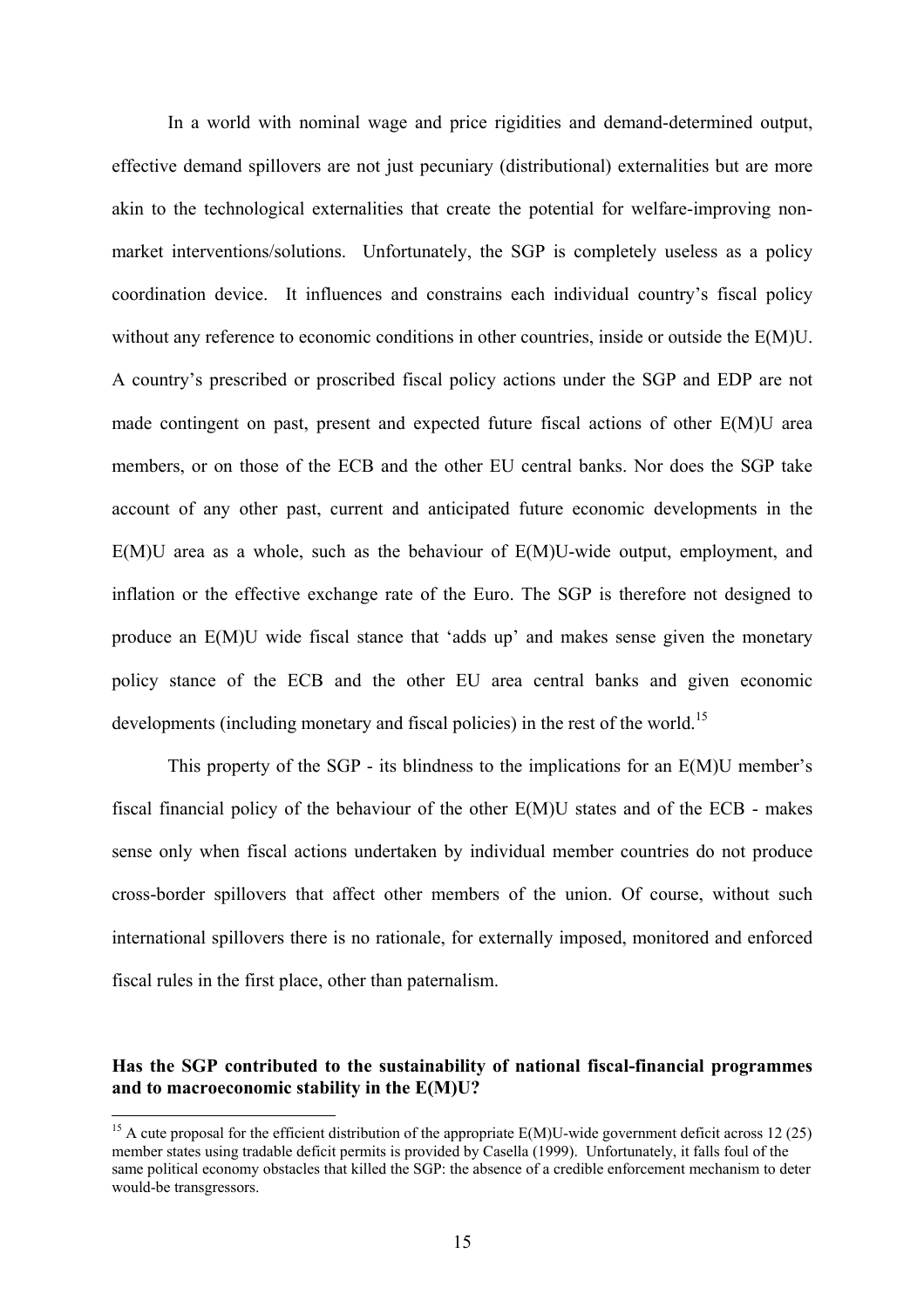I have argued that the supranational imposition of the fiscal-financial rules of the SGP is hard to justify by appealing to the most commonly proffered cross-border externalities or spillovers. Effective demand spillovers and the problem of achieving an appropriate E(M)Uwide monetary-fiscal policy mix are areas where coordination and cooperation are likely to be helpful (although coordination and cooperation do not necessarily require supranational enforcement). Unfortunately, the SGP is, by design, incapable of ensuring E(M)U-wide fiscal policy coordination, let alone coordination of fiscal *and* monetary policy. Could it have contributed (paternalistically) to enhanced fiscal-financial sustainability and macroeconomic stability in the individual E(M)U members?

 As regards sustainability, I believe that the SGP has made a contribution, but only where its prescriptions were incentive-compatible for the target country, that is, aligned with that country's domestic policy objectives. In practice this has meant that the SGP has made a contribution to sustainability only in EU members desiring to become full members of the EMU. As regards the contribution of the SGP to limiting any negative cross-border spillovers associated with government deficits even when the fiscal-financial programmes are sustainable, the tentative evidence that the Pact has not in practice provided enough room for the automatic stabilisers to operate properly (see e.g. Briotti (2004), Barrell and Pina (2004), ), is relevant. If the Pact was indeed at times a binding constraint on increases in government deficits during the downturn of the cycle, it must have reduced the magnitude of any negative interest rate spillovers.

It does, however, appear unlikely that either the sustainability dimension or stabilisation policy implications of the Pact have made any appreciable difference to the performance of those countries (like the UK, Denmark or Sweden) that were not and are not interested in joining the monetary union. It has also made no lasting difference to the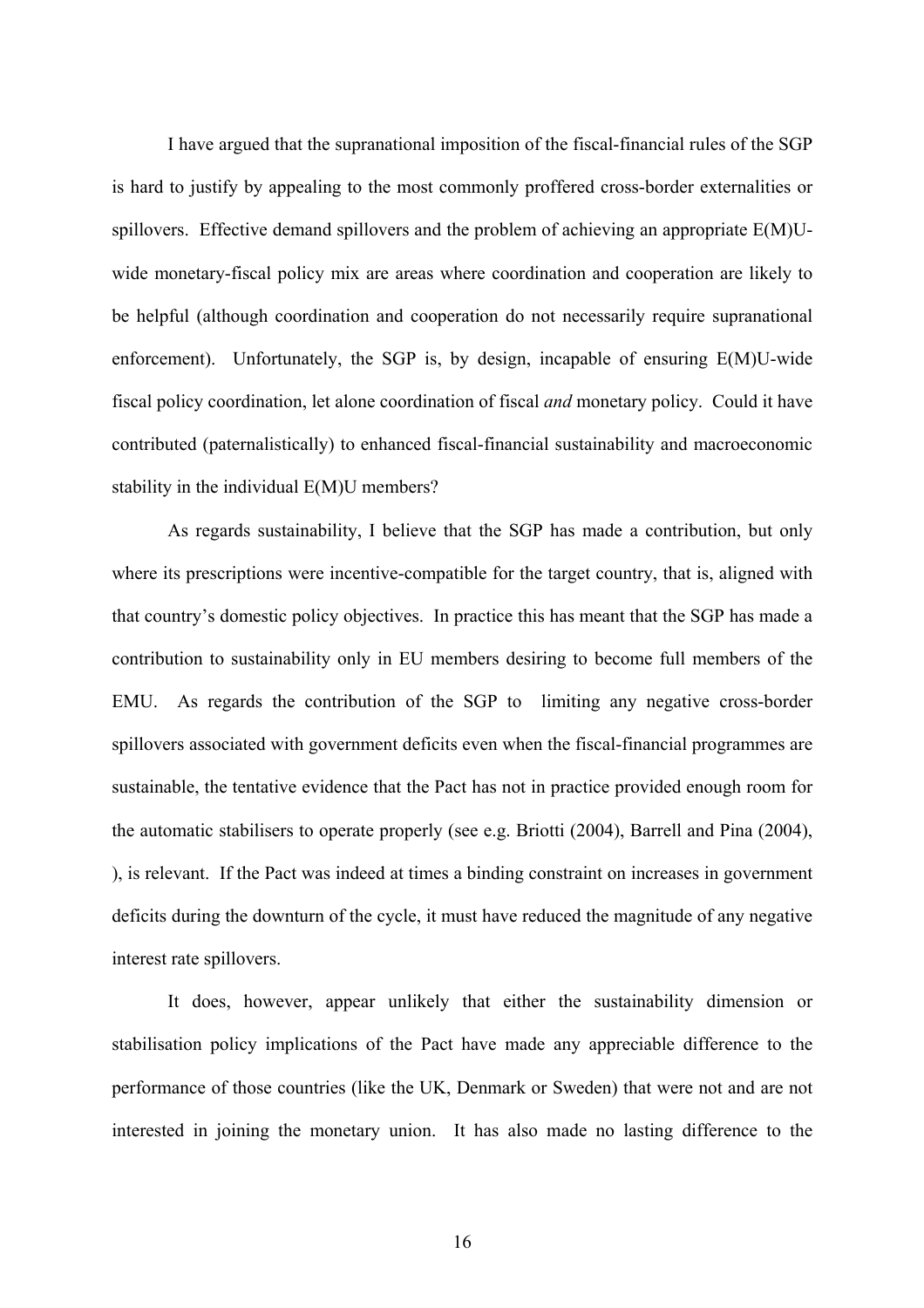performance of the 12 countries that have joined EMU, once they had been given the green light for EMU membership.

 It is my position that, once the only EU members not in the EMU are out by choice rather than necessity, fiscal sustainability is 'made at home' and the countercyclical use of the automatic fiscal stabilisers is no longer constrained by the Pact. This is supported for the 15 old EU members by Tables 1, 2 and 3. In the UK (outside of EMU and happy with its openended opt out) the SGP was ignored as long as the British government was in compliance. When the general government deficit exceeded the 3 percent reference value in 2003, in 2004 and (almost surely) in 2005, despite rather robust growth in 2003 and 2004, the SGP became an irritant, but not in any way a restraining influence on the UK authorities willingness and ability to run budget deficits.

 The Netherlands, in EMU but deeply attached to the SGP (perhaps the Pact's genesis in Maastricht and Amsterdam contributes to this attachment), reacted with shock to its transgression of the 3 percent reference value in 2003 and (over-)reacted with a severe and pro-cyclical fiscal tightening which reduced the deficit to 2.1 percent of GDP the next year. France and Germany are both in their fourth successive year of non-compliance with the 3 percent ceiling. Italy is in year three of its non-compliance. Embarrassment among one's peers in Ecofin or in the Eurogroup is an especially weak deterrent if one has company. The confrontation between the enforcement of the letter and spirit of the SGP and the domestic political agendas of the three largest continental EMU members was resolved by the capitulation of the Commission and the emasculation of the operating rules of the SGP reported earlier.

 As a final illustration, note the contrast between the three most highly indebted countries at the time of the collapse of ERM1: Belgium, Italy and Greece. All three are EMU members, Belgium and Italy since 1999, Greece since 2001. Belgium has consistently and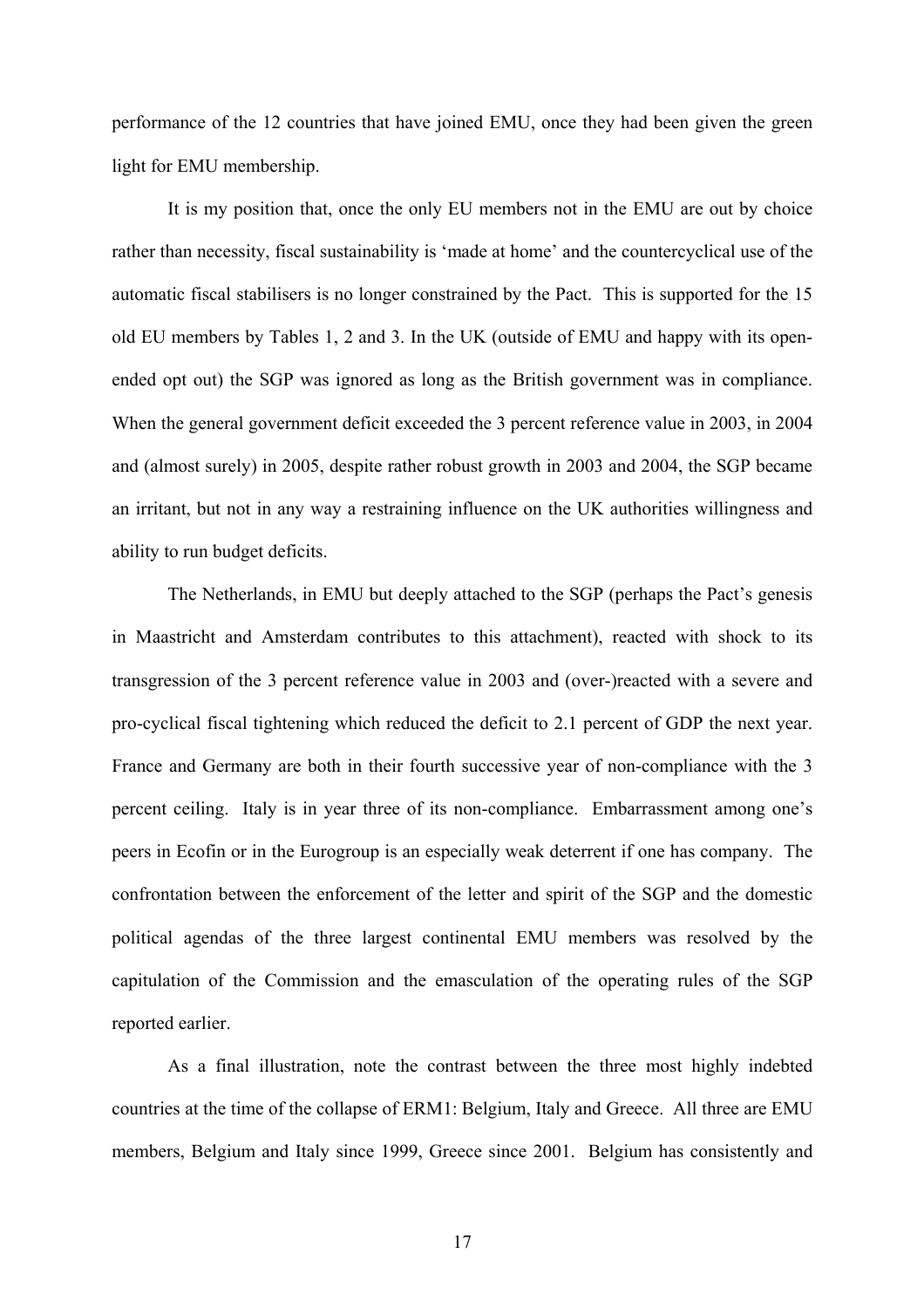persistently applied a sustainability-targeted fiscal policy, reducing its debt-to-GDP ratio by more than 40 percentage points in 12 years. The sequence of primary surpluses, averaging well over 5 percent of GDP, is remarkable.

 Italy had a period of sizeable primary surpluses between 1995 and 2000. Since then, as a member of the Eurozone, Italy has indulged in a marked relaxation of its fiscal stance. EMU brought lower interest rates and a much lower interest bill on Italy's sovereign debt. The government spent this windfall. With highly unfavourable longer-term fiscal fundamentals (driven by demographics and pension obligations), the current stability of the debt to GDP ratio at just under 110 percent disguises a vulnerable position. Since it joined EMU, the SGP has not been a constraint on the Italian fiscal authorities.

 Greece's position today is even more vulnerable than Italy's. With the debt-GDP ratio at around 110 percent, its financial deficits are growing and its primary surpluses have vanished altogether and turned into deficits again. An increase in interest rates, either because of an increase in the global risk-free rate and/or through an overdue increase in the Greek sovereign risk premium, could produce a drastic cumulative worsening of debt and deficit. Market confidence was not boosted by revelations of how the Greek authorities of the day systematically underreported both deficits and debt during Greece's qualifying years for EMU membership and in the period 2001-2004. It is hard to discern any substantive influence of the SGP on the true evolution of Greece's fiscal-financial circumstances both before and since it joined EMU, and only a cosmetic influence before January 2001.

 All these examples provide support for the "consolidation fatigue" and "reform fatigue" literature, which provides both game-theoretic and behaviourist underpinnings for the view that one would expect countries to relax painful fiscal consolidation and structural reform efforts once in EMU (see e.g. Sibert (1999), Sibert and Sutherland (2000), European

18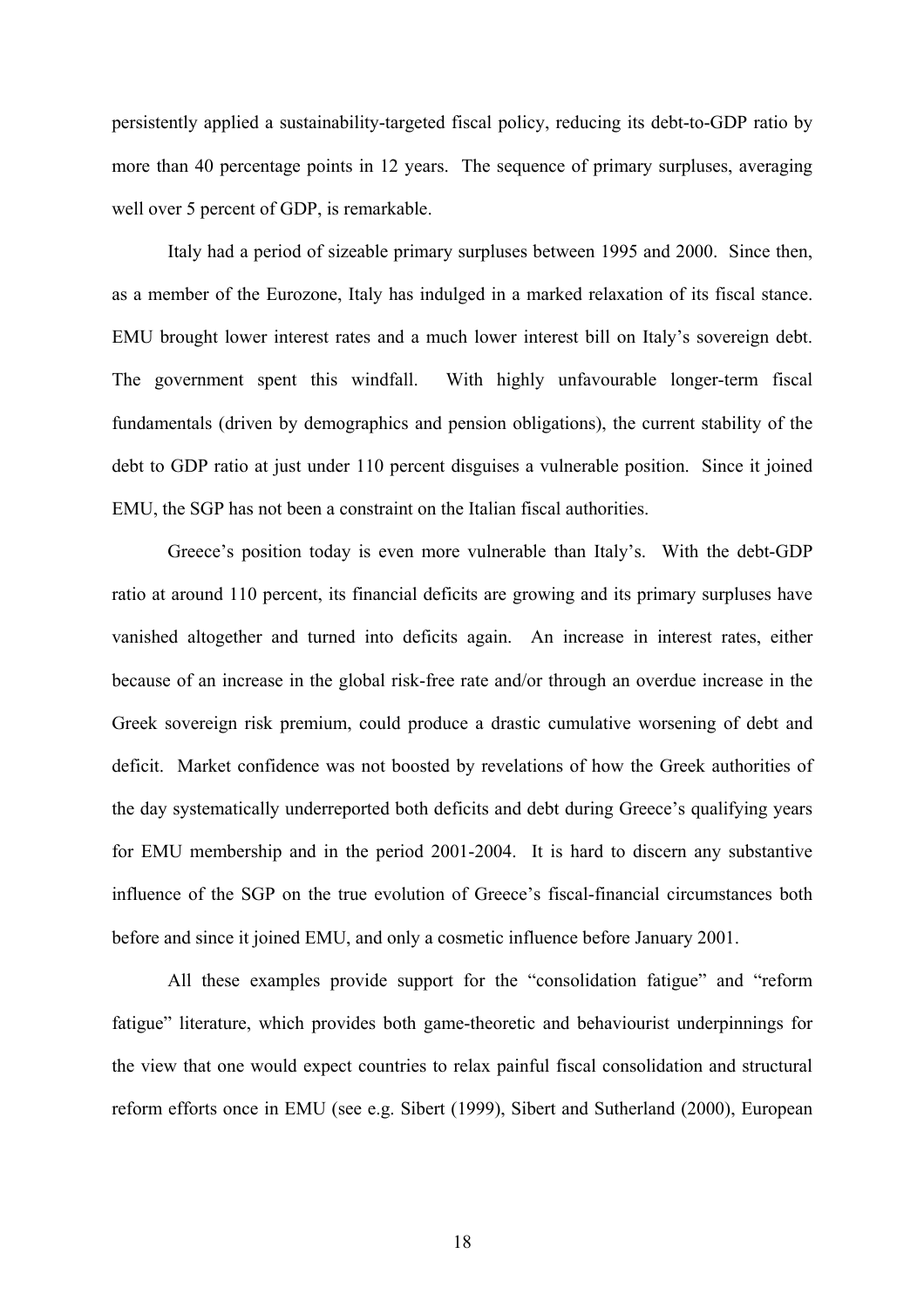Commission (2005b), Hughes Hallett, Lewis and von Hagen (2004), Hughes Hallett and Lewis (2006) and Hughes Hallett, Richter and Chen (2006)).

With the SGP out of commission as promoter let alone guarantor of fiscal sustainability, it is key that financial markets not be impeded in whatever contribution they can make to encouraging fiscal restraint. As pointed out earlier, interest rates are very similar on the euro-denominated sovereign debt instruments of the 12 Eurozone central governments, even for remaining maturities of 10 year and over. This is surprising because by 'fundamental' criteria (such as public debt burdens and capacity to generate primary surpluses) different Eurozone governments appear to represent significantly different degrees of default risk. Anne Sibert and I, in a recent paper (Buiter and Sibert (2006)), offer a contribution to an explanation of this anomaly, based on the way the Eurosystem (the ECB and the 12 national central banks of the Eurozone) treats the sovereign debt instruments of the Eurozone central governments when these are offered as collateral for Repurchase Agreements (Repos) and other forms of collateralized borrowing.

As regards macroeconomic stabilisation at the national level, it is true that the SGP permits unbridled anti-cyclical behaviour of the government deficit, provided the average, structural or cyclically adjusted position of the deficit is sufficiently far below the 3 percent ceiling to prevent this ceiling from becoming a binding constraint during a cyclical downturn. It is not clear whether, for all 15 EU members, a budget *'close to balance'* over the cycle does provide enough leeway for the automatic fiscal stabilizers to operate fully. Clearly *'…or in surplus '* will always provide enough room. It is of course true - almost tautologically - that there exists a general government debt-to-GDP ratio low enough and a structural government financial surplus-to-GDP ratio high enough to permit the automatic fiscal stabilisers to operate in an unconstrained manner and with room left for the occasional discretionary fiscal stimulus. For many E(M)U members, however, the initial debt-to-GDP

19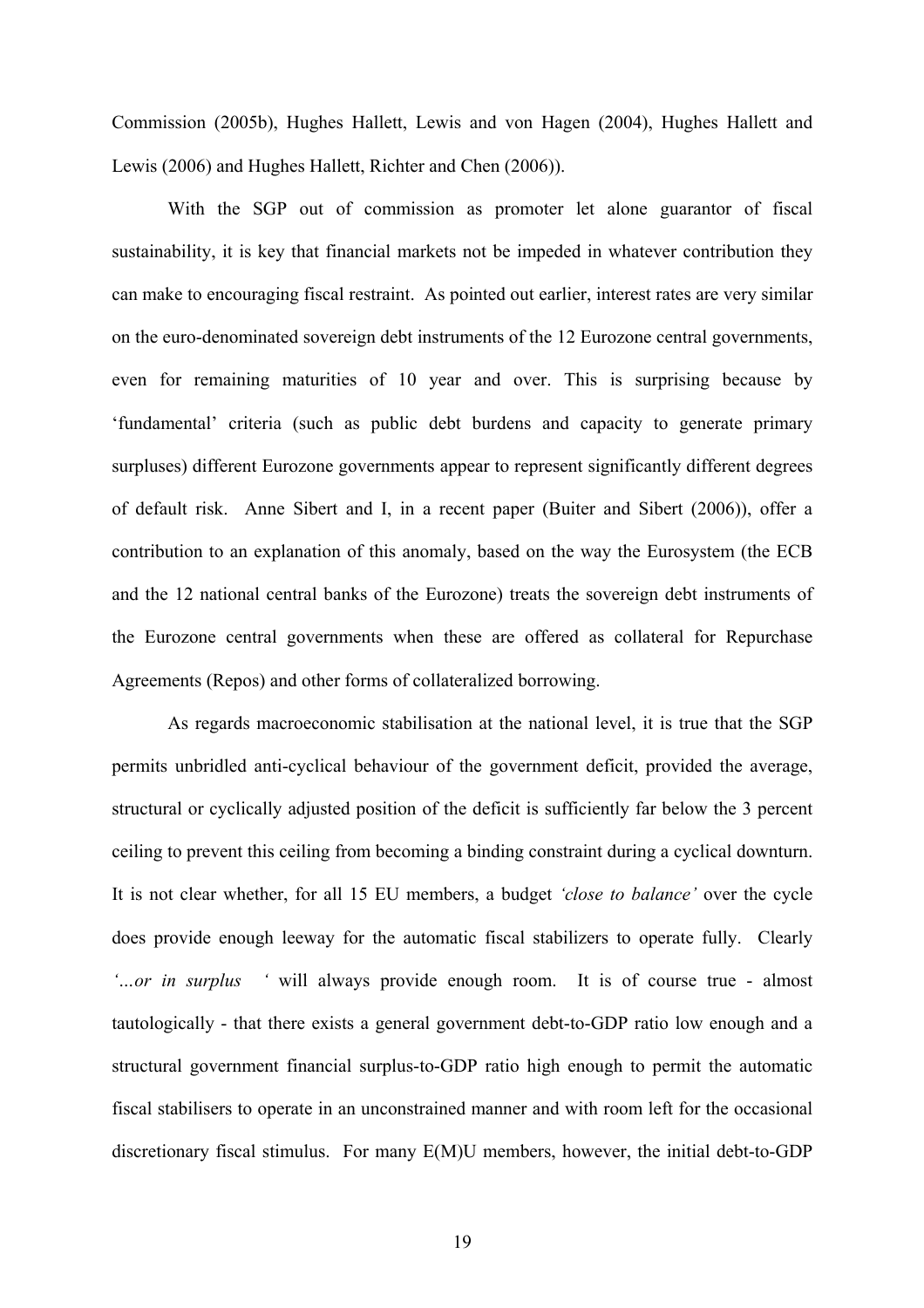ratio and the actual structural deficit were too high to permit even the automatic fiscal stabilisers to operate freely and effectively while respecting the numerical bounds of the SGP (see e.g. Hughes Hallett and McAdam (1996), Eichengreen and Wyplosz (1998), Buti and Ongena (1998), Van den Noord (2000), von Hagen (2002), Barrell and Pina (2004)).

The problem with the SGP as regards macroeconomic stabilisation is that it does not provide incentives for necessary (but politically unpopular) restraint during the upswing to create room for desirable (and popular) expansionary measures during the downturn. Not only are the two SGP deficit rules not forward-looking, they are not even backward-looking. Except through the (small) interest component of the government deficit, there is no link between the history of past deficits and the government's current and future ability to run deficits: the SGP deficit rules are (almost entirely) 'memoryless'. This problem could be overcome by replacing or augmenting the deficit constraint with a debt constraint.<sup>16</sup> A smaller deficit today ensures a lower stock of debt tomorrow. This makes tomorrow's debt ceiling easier to meet and thus permits a larger deficit tomorrow. Proposals to this effect have been discussed and proposed in Hughes Hallett and McAdam (1996) and in Fatas et. al. (2004). An example of an explicitly forward-looking 'permanent balance rule' can be found in Buiter and Grafe (2004). Such sophisticated and analytically demanding rules cannot be captured in one or two fixed numbers. They could, however, provide the common analytical framework used by a national 'fiscal policy committee', along the lines proposed by Wyplosz (2005) and Fatas et. al. (2003).

However, this technical correction does not address the enforcement issue: even with a debt rule, fiscal restraint required when the debt ceiling is a binding constraint will still be unpopular. Pressures to violate the debt constraint will be present. That the debt rule credits past surpluses against the need for future deficits is helpful, but does not eliminate the

 $16$  The interest component of the deficit means it has a small measure of memory, given by the product of the interest rate and the change in the stock of debt. The primary deficit is completely memoryless.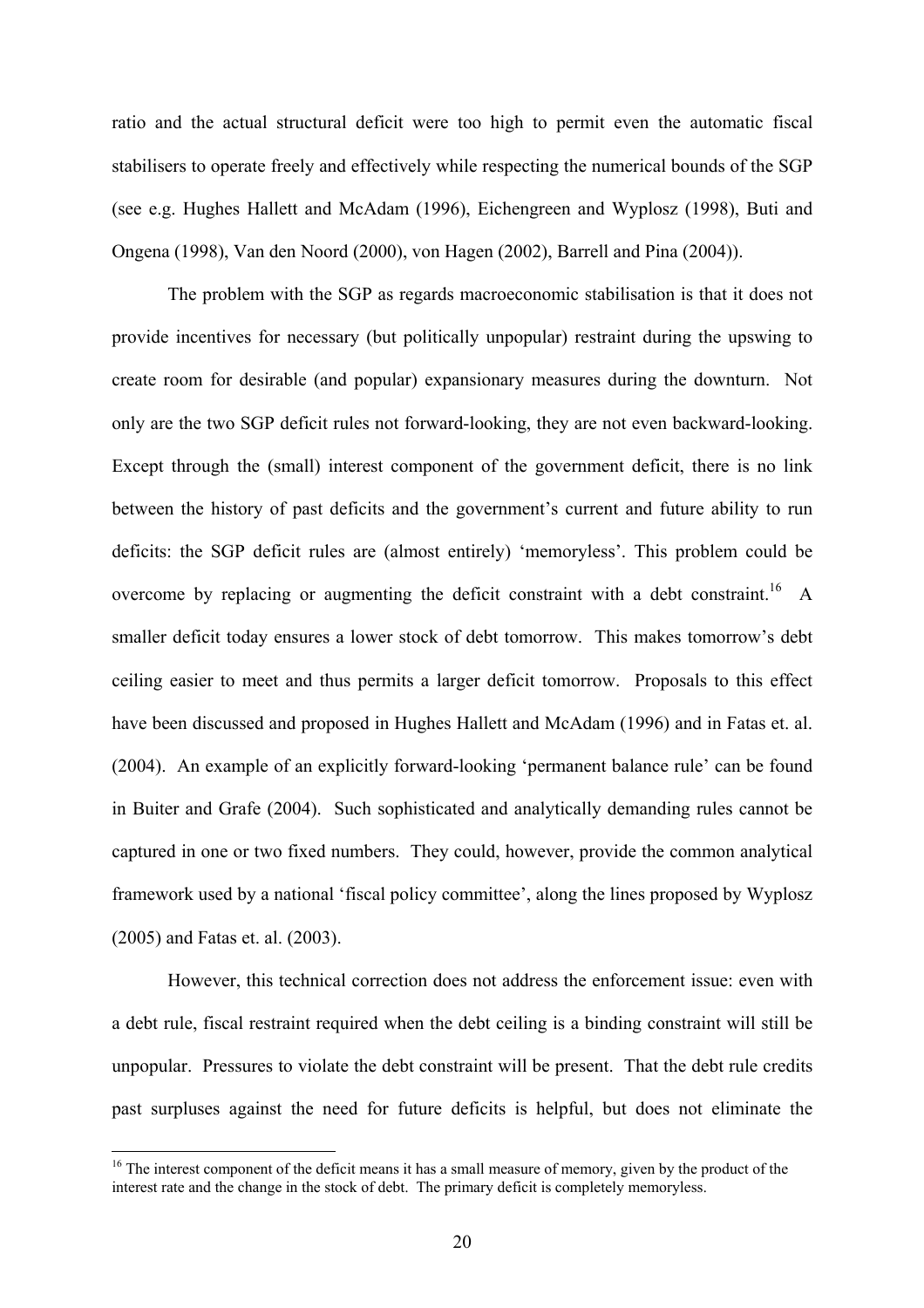problem of the lack of external sticks and carrots for fiscal restraint. What sanctions will be imposed, and by whom, if a country violates a debt ceiling?

### **Conclusions**

 I would have liked to end this lecture with the exclamation: "the Pact is dead! Long live the Pact".<sup>17</sup> I cannot do so, as only the first half of the exclamation would be true: the Pact is dead and nothing has taken its place.

 For EMU members and for EU members that neither are nor wish to be part of the Eurozone, there currently is not even a minimally effective operational supranational mechanism for encouraging fiscal-financial sustainability and macroeconomic stability. Surveillance and Broad Economic Policy Guidelines are good because they employ large numbers of economists, but they achieve little else.

 I am not convinced that the death of *this* SGP and EDP is a tragedy. Price stability throughout the EMU is a fact because of the reasonably effective (albeit utterly procedurally non-transparent) monetary policy of the ECB. Steps can be taken to enhance the ability of financial markets to discipline sovereign borrowers prone to excessive debt or deficits through a greater responsiveness of sovereign risk premia to visible hints of unsustainability. Fiscal-financial sustainability will continue to be 'home-made'. Apart from the international financial markets and the ratings agencies (both of which tend to act pro-cyclically), there are no external sticks or carrots that can be brandished or dangled by Brussels or Frankfurt to make fiscal restraint more incentive-compatible to politicians with an overwhelmingly domestic agenda and constituency.

 Nation states will continue to pursue macroeconomic stabilisation using the fiscal tools at their disposal without serious attempts at international fiscal coordination, either at

 $17$  See Begg and Schelkle (2004) for an earlier use of this exclamation.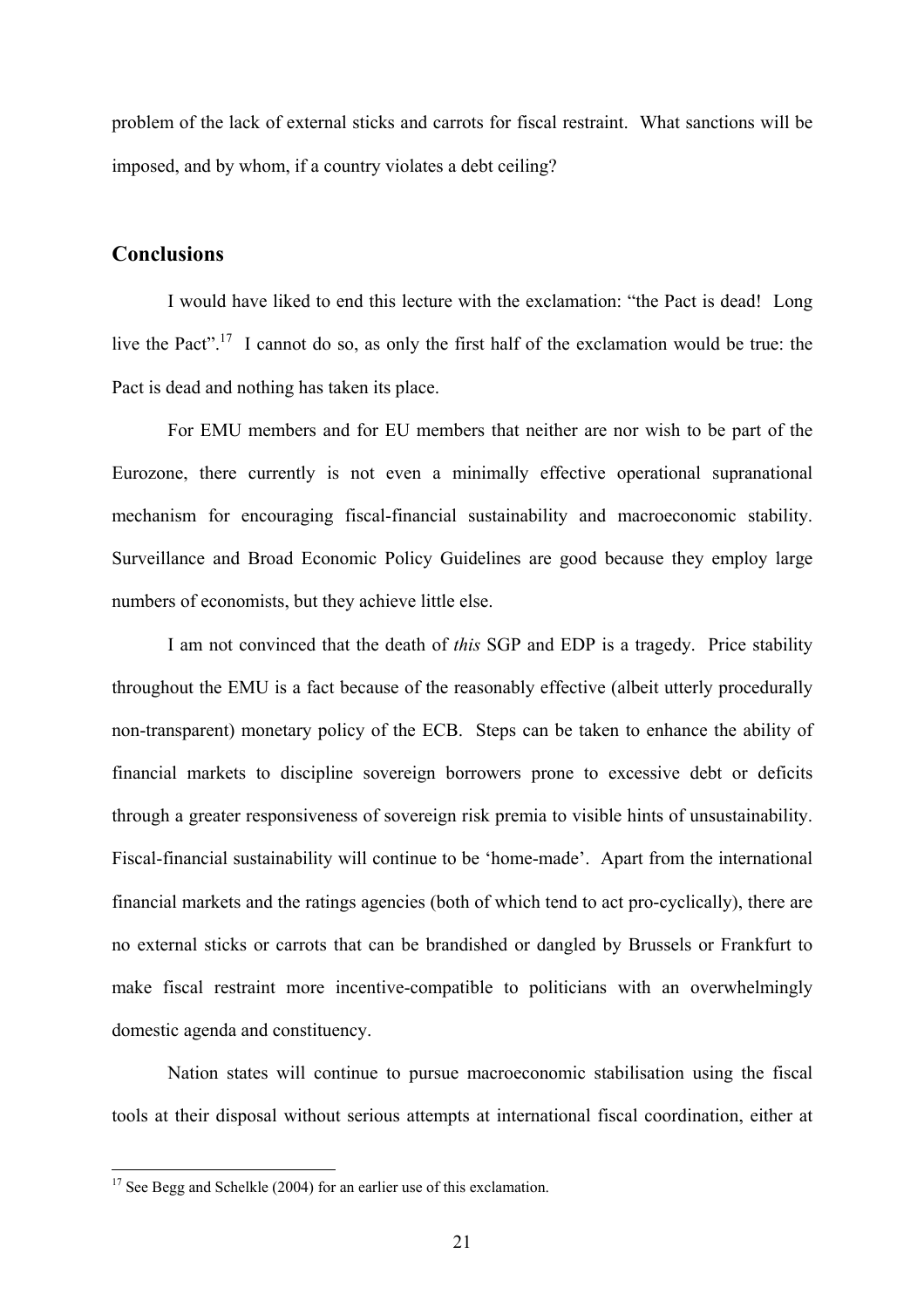the E(M)U level or globally. This is regrettable, as I believe there could be gains from such fiscal coordination, as indeed there could be from broader coordination between fiscal and monetary authorities in Europe and in the global arena (say between the G3, China and India), but it is the way things are. There can be no fiscal co-ordination within Europe because there is no supranational fiscal authority in the EU and because coordinating the fiscal policies of 25 nation states using intergovernmental channels and procedures would be a logistic nightmare.

Even if there were a single fiscal authority in Europe, either through cooperation and coordination or through the creation of a supranational European fiscal authority with independent revenue raising and borrowing powers, coordination of monetary and fiscal policy in Europe would be problematic. The ECB fears that coordination and cooperation would be a smoke screen for loss of independence. This fear is probably not without justification, as Eurogroup members, (notably the French and German Finance ministers) frequently and inappropriately lecture the ECB on its duty to stimulate demand in the Eurozone. At the same time, and with equal lack of restraint or judgement, members of the ECB's Governing Council lecture the Eurozone Finance and Economy ministers on the need for fiscal restraint and the urgency of structural reforms of labour and product markets. Both fiscal policy and structural reform are outside the mandate and the competence of the ECB. Coordinating those fiscal and monetary authorities would truly be like herding cats.

Even if Europe were to speak with a single coordinated fiscal and monetary policy voice, there can be no fiscal and monetary policy co-ordination with the US, because fiscal policy in the US is not made by anyone or by any agency. US fiscal policy 'just happens'. Budgetary actions emerge from the Bermuda triangle of the White House, the Senate and the House of Representatives, mysteriously and often unexpectedly and with long, variable and uncertain inside lags. Because no individual or agency is responsible for and has authority

22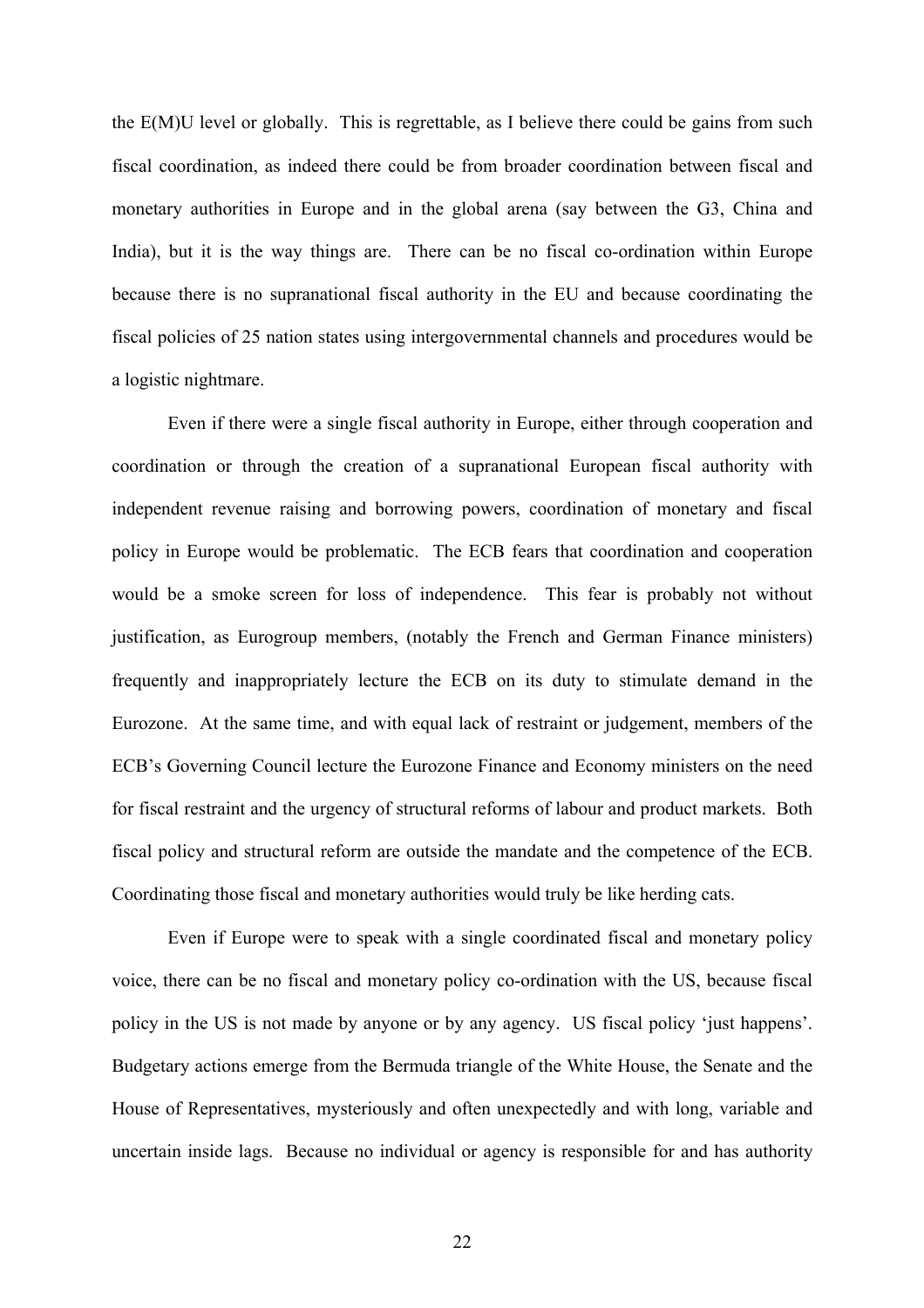over US fiscal policy, there can be no coordination between fiscal and monetary policy in the US.

In Japan, the monetary and fiscal authorities are only just learning to speak to each other. The two largest BRICS countries, India and China do not yet have the monetary and fiscal instruments required for market-based domestic macroeconomic management and for international monetary and fiscal policy coordination. India is closer to achieving this than China.

 When Europe fails to co-ordinate monetary and fiscal policy within the EMU or the EU, she is in a position similar to that of the other key global players in the monetary and fiscal policy game. The problem for Europe and for the world is that the correction of the global imbalances that have been building up over the past decade will be more abrupt and painful than it would have been with a more cooperative and coordinated approach to monetary and fiscal policy.

It is ironic that the Stability and Growth Pact did not in any way address the problem of achieving the correct E(M)U-wide fiscal stance and the appropriate E(M)U-wide monetary-fiscal policy mix. This is the one area of fiscal-financial and monetary policy where there is a strong and straightforward case for co-ordinated action at the level of the EMU and the EU as a whole. From the perspective of the Principle of Subsidiarity, the Pact was therefore subject to both a Type 1 error and a Type 2 error. It addressed (albeit ineffectively) matters of national fiscal sustainability and national macroeconomic stabilisation that ought to have been handled at the national level. It failed to address the appropriate Europe-wide fiscal stance and monetary-fiscal policy mix for which a supranational approach would have been desirable.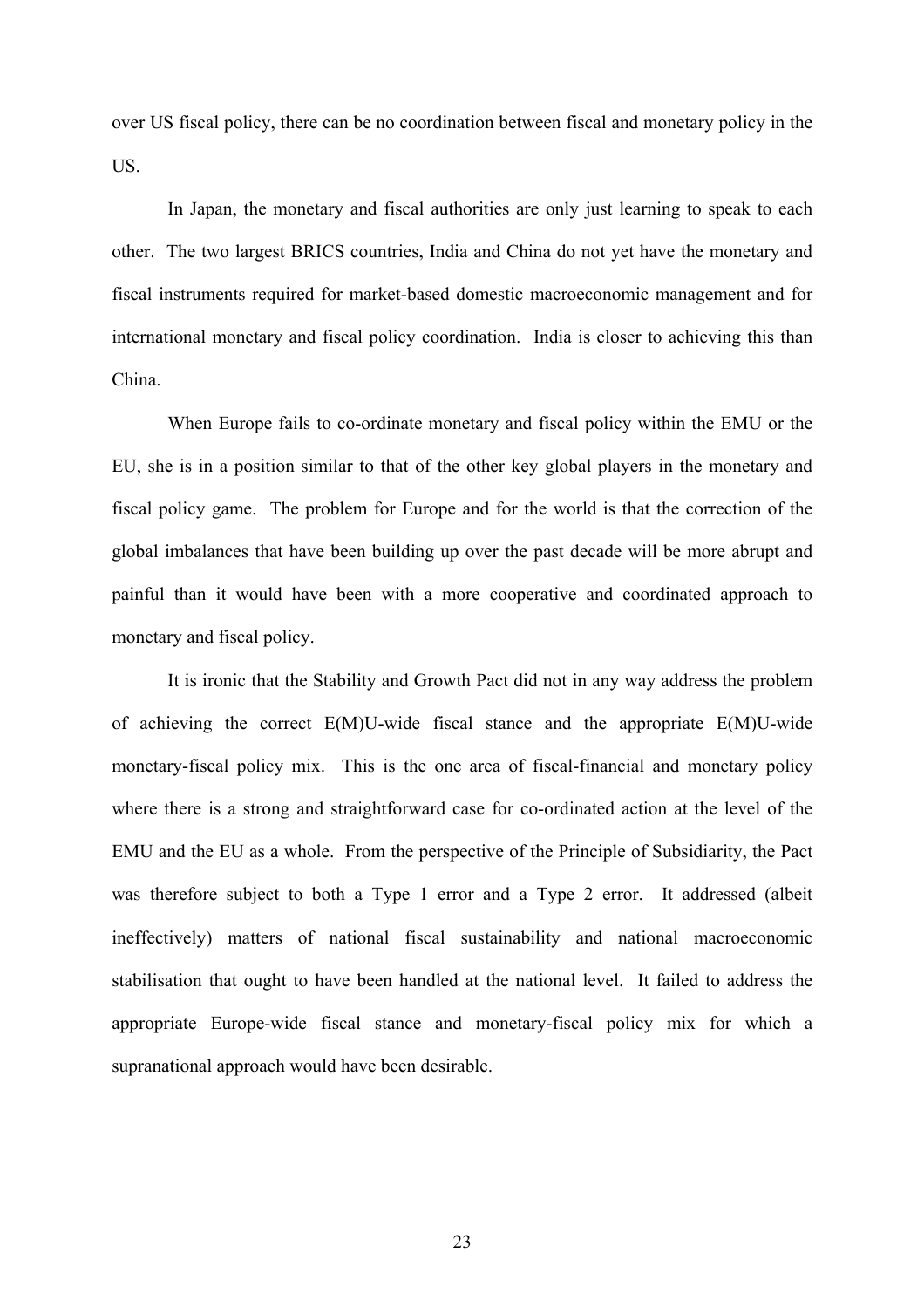| Table 1<br><b>General Government Budget Balance of Eurozone Member States, EU15 and EU25</b> |         |        |         |        |        |        |        |        |        |        |        |        |      |
|----------------------------------------------------------------------------------------------|---------|--------|---------|--------|--------|--------|--------|--------|--------|--------|--------|--------|------|
| (% of GDP at market prices)                                                                  |         |        |         |        |        |        |        |        |        |        |        |        |      |
|                                                                                              | 1993    | 1994   | 1995    | 1996   | 1997   | 1998   | 1999   | 2000   | 2001   | 2002   | 2003   | 2004   | 2005 |
| Austria                                                                                      | $-4.2$  | $-5.0$ | $-5.2$  | $-3.8$ | $-1.9$ | $-2.4$ | $-2.3$ | $-1.5$ | 0.1    | $-0.4$ | $-1.2$ | $-1.0$ |      |
| Belgium                                                                                      | $-7.3$  | $-5.0$ | $-4.3$  | $-3.8$ | $-2.0$ | $-0.7$ | $-0.4$ | 0.2    | 0.6    | 0.0    | 0.1    | 0.0    |      |
| Finland                                                                                      | $-7.3$  | $-5.7$ | $-3.7$  | $-3.2$ | $-1.5$ | 1.5    | 2.2    | 7.1    | 5.2    | 4.3    | 2.5    | 2.1    |      |
| France                                                                                       | $-6.0$  | $-5.5$ | $-5.5$  | $-4.1$ | $-3.0$ | $-2.7$ | $-1.8$ | $-1.4$ | $-1.6$ | $-3.2$ | $-4.2$ | $-3.6$ |      |
| Germany                                                                                      | $-3.1$  | $-2.4$ | $-3.3$  | $-3.4$ | $-2.7$ | $-2.2$ | $-1.5$ | 1.3    | $-2.9$ | $-3.8$ | -4.1   | $-3.7$ |      |
| Greece                                                                                       | $-13.4$ | $-9.4$ | $-10.2$ | $-7.4$ | $-4.0$ | $-2.5$ | $-1.8$ | $-4.1$ | $-6.1$ | $-4.9$ | $-5.7$ | $-6.6$ |      |
| Ireland                                                                                      | $-2.7$  | $-2.0$ | $-2.1$  | $-0.1$ | 1.1    | 2.4    | 2.4    | 4.4    | 0.8    | $-0.4$ | 0.2    | 1.4    |      |
| Italy                                                                                        | $-10.3$ | $-9.3$ | $-7.6$  | $-7.1$ | $-2.7$ | $-2.8$ | $-1.7$ | $-0.6$ | $-3.2$ | $-2.7$ | $-3.2$ | $-3.2$ |      |
| Luxembourg                                                                                   | 1.5     | 2.7    | 2.1     | 1.9    | 3.2    | 3.1    | 3.5    | 6.0    | 6.1    | 2.1    | 0.2    | $-0.6$ |      |
| <b>Netherlands</b>                                                                           | $-2.8$  | $-3.5$ | $-4.2$  | $-1.8$ | $-1.1$ | $-0.8$ | 0.7    | 2.2    | $-0.2$ | $-2.0$ | $-3.2$ | $-2.1$ |      |
| Portugal                                                                                     | $-8.9$  | $-6.6$ | $-4.5$  | $-4.0$ | $-3.0$ | $-2.6$ | $-2.8$ | $-2.8$ | $-4.2$ | $-2.8$ | $-2.9$ | $-3.0$ |      |
| Spain                                                                                        |         |        |         | $-4.9$ | $-3.2$ | $-3.0$ | $-1.2$ | $-0.9$ | $-0.5$ | $-0.3$ | 0.0    | $-0.1$ |      |
| Eurozone                                                                                     |         |        |         | $-4.2$ | $-2.6$ | $-2.2$ | $-1.3$ | 0.2    | $-1.9$ | $-2.5$ | $-3.0$ | $-2.7$ |      |
| <b>Denmark</b>                                                                               | $-3.7$  | $-3.2$ | $-3.1$  | $-1.9$ | $-0.5$ | 0.2    | 2.4    | 1.7    | 2.6    | 1.4    | 1.0    | 2.3    |      |
| Sweden                                                                                       | $-11.6$ | $-9.3$ | $-7.0$  | $-2.7$ | $-0.9$ | 1.8    | 2.5    | 5.1    | 2.5    | $-0.3$ | 0.2    | 1.6    |      |
| UK                                                                                           | $-8.0$  | $-6.8$ | $-5.7$  | $-4.3$ | $-2.0$ | 0.2    | 1.0    | 3.8    | 0.7    | $-1.6$ | $-3.3$ | $-3.1$ |      |
| <b>EU15</b>                                                                                  |         |        |         | $-4.2$ | $-2.4$ | $-1.6$ | $-0.7$ | 1.0    | $-1.2$ | $-2.2$ | $-2.9$ | $-2.6$ |      |
| <b>IEU25</b>                                                                                 |         |        |         |        |        | $-1.7$ | $-0.8$ | 0.8    | $-1.3$ | $-2.3$ | $-3.0$ | $-2.6$ |      |
| Source: Eurostat                                                                             |         |        |         |        |        |        |        |        |        |        |        |        |      |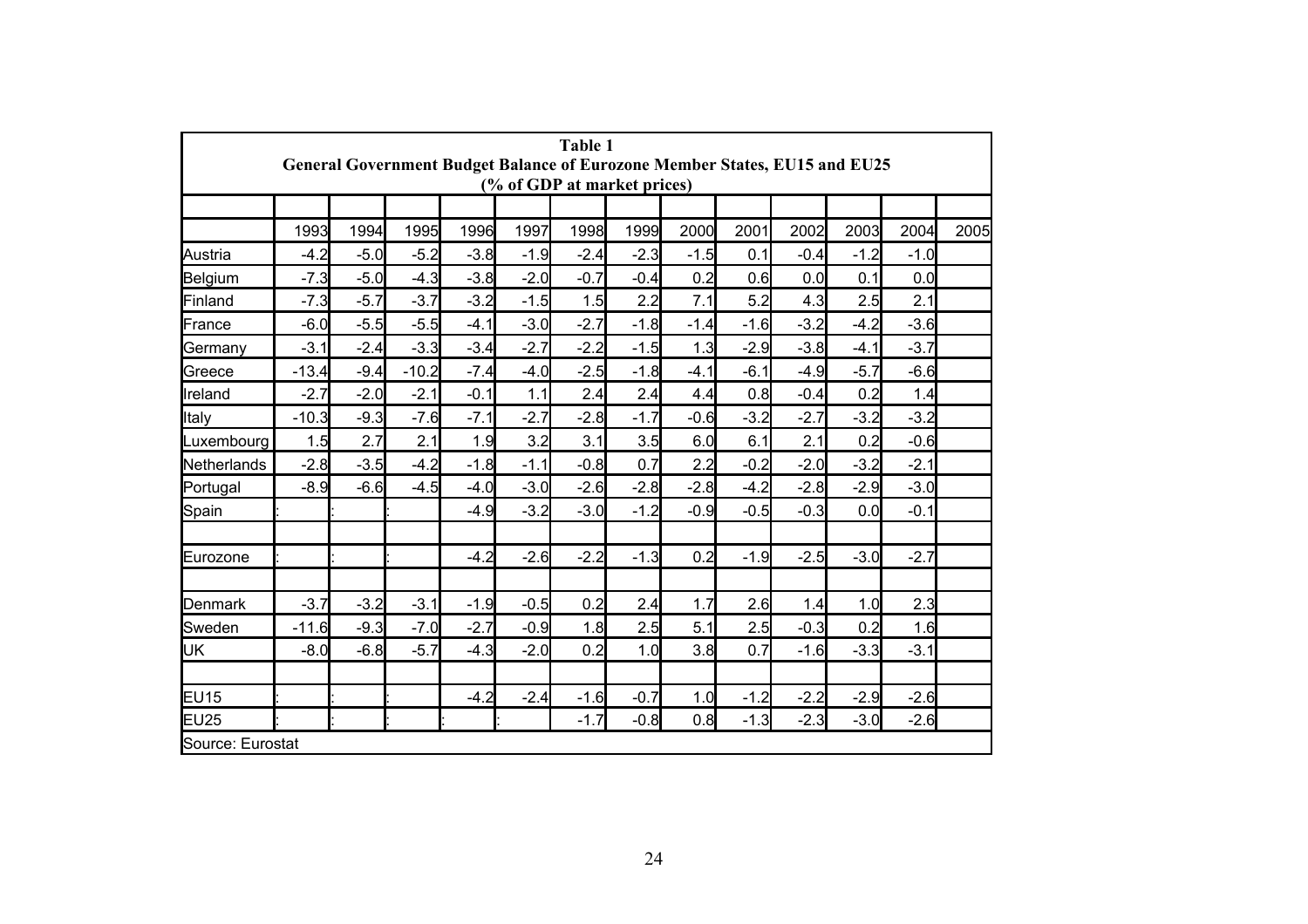| Table 2<br><b>General Government Consolidated Gross Debt of EU15 Member States</b> |                |       |       |       |       |       |       |       |       |       |       |       |      |
|------------------------------------------------------------------------------------|----------------|-------|-------|-------|-------|-------|-------|-------|-------|-------|-------|-------|------|
| (% of GDP at market prices)                                                        |                |       |       |       |       |       |       |       |       |       |       |       |      |
|                                                                                    | 1993           | 1994  | 1995  | 1996  | 1997  | 1998  | 1999  | 2000  | 2001  | 2002  | 2003  | 2004  | 2005 |
| Austria                                                                            | 61.8           | 64.7  | 69.2  | 69.1  | 64.7  | 64.8  | 67.5  | 67.0  | 67.0  | 66.7  | 65.1  | 64.3  |      |
| Belgium                                                                            | 137.9          | 135.9 | 134.0 | 130.2 | 124.8 | 119.6 | 114.8 | 109.1 | 108.0 | 105.4 | 100.0 | 95.7  |      |
| Finland                                                                            | 55.9           | 58.0  | 57.1  | 57.1  | 54.1  | 48.6  | 47.0  | 44.6  | 43.6  | 42.3  | 45.2  | 45.1  |      |
| France                                                                             | 45.3           | 48.4  | 54.6  | 57.1  | 59.3  | 59.5  | 58.5  | 56.8  | 56.8  | 58.8  | 63.2  | 65.1  |      |
| Germany                                                                            | 46.9           | 49.3  | 57.0  | 59.8  | 61.0  | 60.9  | 61.2  | 60.2  | 59.6  | 61.2  | 64.8  | 66.4  |      |
| Greece                                                                             | 110.1          | 107.9 | 108.7 | 111.3 | 108.2 | 105.8 | 105.2 | 114.0 | 114.4 | 111.6 | 108.8 | 109.3 |      |
| Ireland                                                                            | 95.1           | 89.6  | 81.8  | 73.3  | 64.5  | 53.8  | 48.6  | 38.3  | 35.9  | 32.4  | 31.5  | 29.8  |      |
| Italy                                                                              | 118.7          | 124.8 | 124.3 | 123.1 | 120.5 | 116.7 | 115.5 | 111.2 | 110.9 | 108.3 | 106.8 | 106.5 |      |
| Luxembourg                                                                         | 6.8            | 6.3   | 6.7   | 7.2   | 6.8   | 6.3   | 5.9   | 5.5   | 6.7   | 6.8   | 6.7   | 6.6   |      |
| Netherlands                                                                        | 79.3           | 76.4  | 77.2  | 75.2  | 69.9  | 66.8  | 63.1  | 55.9  | 51.5  | 51.3  | 52.6  | 53.1  |      |
| Portugal                                                                           | 59.1           | 62.1  | 64.3  | 62.9  | 59.1  | 55.0  | 54.3  | 53.3  | 53.6  | 56.1  | 57.7  | 59.4  |      |
| Spain                                                                              | 58.4           | 61.1  | 63.9  | 68.1  | 66.6  | 64.6  | 63.1  | 61.1  | 56.3  | 53.2  | 49.4  | 47.0  |      |
| Eurozone                                                                           | 65.6           | 68.4  | 73.1  | 74.6  | 74.3  | 73.6  | 72.2  | 69.6  | 69.3  | 69.2  | 70.4  | 70.8  |      |
| <b>Denmark</b>                                                                     | 81.1           | 77.4  | 73.2  | 69.7  | 65.7  | 61.2  | 57.7  | 52.3  | 48.0  | 47.6  | 45.0  | 43.2  |      |
| Sweden                                                                             |                | 73.9  | 73.7  | 73.5  | 70.6  | 68.1  | 62.7  | 52.8  | 54.3  | 52.4  | 52.0  | 51.1  |      |
| UK                                                                                 | 45.4           | 48.6  | 51.8  | 52.3  | 50.8  | 47.7  | 45.1  | 42.0  | 38.7  | 38.2  | 39.7  | 41.5  |      |
| <b>EU15</b>                                                                        |                | 66.4  | 70.8  | 72.6  | 71.0  | 68.9  | 67.9  | 64.1  | 63.1  | 62.5  | 64.0  | 64.3  |      |
| EU <sub>25</sub>                                                                   | $\ddot{\cdot}$ | ÷     | ÷     |       |       | 67.5  | 66.7  | 62.9  | 62.0  | 61.4  | 63.0  | 63.4  |      |
| Source: Eurostat                                                                   |                |       |       |       |       |       |       |       |       |       |       |       |      |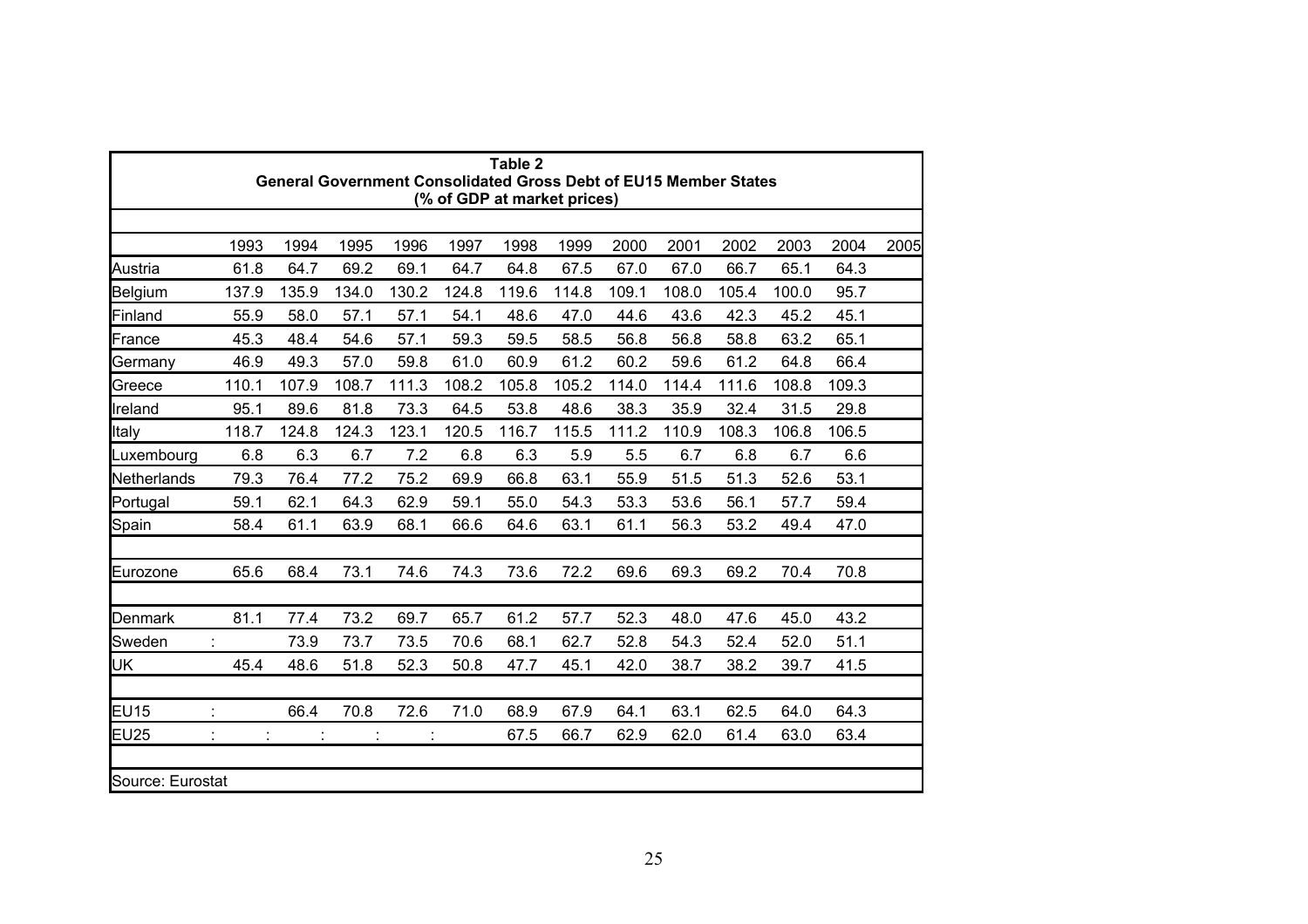|                  | Table 3<br>General Government Primary Budget Balance of Eurozone Member States, EU15 and EU25 |        |        |        |        |      |      |      |      |        |        |        |        |  |
|------------------|-----------------------------------------------------------------------------------------------|--------|--------|--------|--------|------|------|------|------|--------|--------|--------|--------|--|
|                  | (% of GDP at market prices)                                                                   |        |        |        |        |      |      |      |      |        |        |        |        |  |
|                  |                                                                                               | 1993   | 1994   | 1995   | 1996   | 1997 | 1998 | 1999 | 2000 | 2001   | 2002   | 2003   | 2004   |  |
| Austria          |                                                                                               | 0.1    | $-0.9$ | $-0.9$ | 0.4    | 2.0  | 1.4  | 1.3  | 2.1  | 3.8    | 3.1    | 2.0    | 1.7    |  |
| Belgium          |                                                                                               | 3.8    | 4.6    | 4.9    | 5.1    | 6.0  | 6.8  | 6.6  | 6.9  | 7.2    | 6.1    | 5.7    | 4.8    |  |
| Finland          |                                                                                               | $-2.8$ | $-1.5$ | 0.3    | 1.1    | 2.7  | 5.1  | 5.3  | 10.0 | 7.9    | 6.5    | 4.5    | 4.0    |  |
| France           |                                                                                               |        |        |        | $-0.1$ | 0.7  | 0.9  | 1.4  | 1.7  | 1.6    | $-0.2$ | $-1.3$ | $-0.8$ |  |
| Germany          |                                                                                               | 0.2    | 0.9    | 0.3    | 0.3    | 0.9  | 1.4  | 2.0  | 4.7  | 0.4    | $-0.5$ | $-0.7$ | $-0.6$ |  |
| Greece           |                                                                                               | $-2.0$ | 3.1    | 1.0    | 3.1    | 4.2  | 5.3  | 6.5  | 4.0  | 3.7    | 2.2    | 0.6    | $-0.4$ |  |
| Ireland          |                                                                                               | 3.9    | 4.1    | 3.3    | 4.4    | 5.3  | 5.7  | 4.7  | 6.4  | 2.4    | 1.0    | 1.5    | 2.5    |  |
| Italy            |                                                                                               | 2.8    | 2.1    | 3.9    | 4.4    | 6.7  | 5.2  | 5.0  | 5.8  | 3.6    | 3.2    | 2.4    | 2.0    |  |
| uxembourg        |                                                                                               | 1.9    | 3.1    | 2.4    | 2.3    | 3.6  | 3.4  | 3.8  | 6.2  | 6.5    | 2.6    | 0.8    | $-0.9$ |  |
| Netherlands      |                                                                                               | 3.4    | 2.3    | 1.7    | 3.8    | 4.1  | 4.1  | 5.1  | 6.0  | 3.3    | 1.1    | $-0.3$ | 0.4    |  |
| Portugal         |                                                                                               |        |        |        | 1.4    | 1.3  | 0.9  | 0.4  | 0.4  | $-1.2$ | 0.3    | 0.0    | $-0.1$ |  |
| Spain            |                                                                                               |        |        |        | 0.4    | 1.6  | 1.2  | 2.4  | 2.4  | 2.6    | 2.6    | 2.8    | 1.9    |  |
| Eurozone         |                                                                                               | ÷      |        |        | 1.4    | 2.5  | 2.5  | 2.9  | 4.2  | 2.2    | 1.2    | 0.6    | 0.6    |  |
| <b>Denmark</b>   |                                                                                               | 3.6    | 3.4    | 2.7    | 3.6    | 4.2  | 4.6  | 6.3  | 5.3  | 6.3    | 4.5    | 3.8    | 5.1    |  |
| Sweden           |                                                                                               | $-5.7$ | $-2.9$ | $-0.3$ | 3.8    | 5.3  | 7.4  | 7.1  | 9.2  | 5.7    | 2.8    | 2.3    | 3.2    |  |
| UK               |                                                                                               | $-4.9$ | $-3.4$ | $-2.1$ | $-0.6$ | 1.7  | 3.8  | 3.9  | 6.6  | 3.1    | 0.3    | $-1.3$ | $-1.1$ |  |
| <b>EU15</b>      |                                                                                               |        |        |        | 1.3    | 2.5  | 2.9  | 3.3  | 4.8  | 2.5    | 1.2    | 0.4    | 0.4    |  |
| <b>EU25</b>      |                                                                                               |        |        |        |        |      |      | 3.2  | 4.6  | 2.4    | 1.0    | 0.3    | 0.4    |  |
| Source: Eurostat |                                                                                               |        |        |        |        |      |      |      |      |        |        |        |        |  |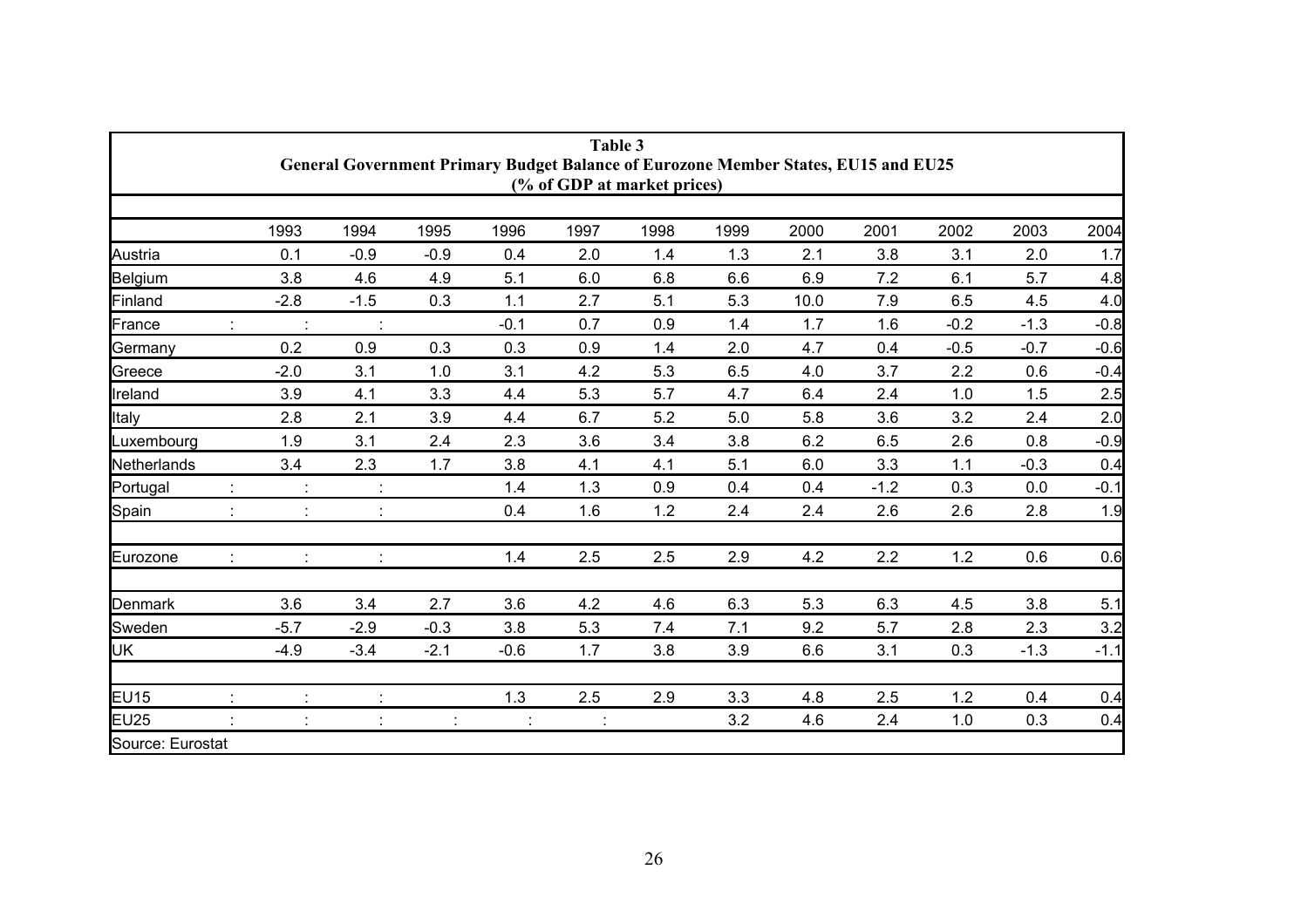# **References**

Allsopp, C. and Vines, D. (1996), "Fiscal Policy and EMU", *National Institute Economic Review*, No 158, pp91-107.

Artis, M., and M. Buti (2000), "'Close-to-Balance or in Surplus': A Policy-Maker's Guide to the Implementation of the Stability and Growth Pact", *Journal of Common Market Studies*, Vol. 38, No. 4, pp. 563-91.

Artis M.J. and B. Winkler (1998), "The Stability Pact: Safeguarding the Credibility of the European Central Bank", *National Institute Economic Review*, January, pp. 87-98.

Artis M.J. and B. Winkler (1999), "The Stability Pact: trading off flexibility for credibility?" in (eds.) A. Hughes-Hallett, M.M. Hutchinson and S.E. Hougaard Jensen, *Fiscal Aspects of European Monetary Integration,* Cambridge: Cambridge University Press, 1999.

Barrell, Ray & Pina, Alvaro M. (2004)."How important are automatic stabilisers in Europe? A stochastic simulation assessment," *Economic Modelling*, Elsevier, vol. 21(1), pages 1-35, January.

Bayoumi, T., Goldstein M. and Woglom G. (1995), "Do credit markets discipline sovereign borrowers? Evidence from the U.S. States", *Journal of Money, Credit, and Banking*, 27, 4, pp. 1046–59.

Begg, I, and W. Schelkle (2004), The Pact is Dead: Long Live the Pact*, National Institute Economic Review,* Vol. 189, No. 1, 86-98 (2004)

Beetsma, R. and H. Uhlig, (1999), "An Analysis of the Stability Pact", *Economic Journal,*  Vol 109, pp546-571.

Bernoth, K., von Hagen, J. and Schuknecht, L., (2004) "Sovereign Risk Premia in the European Government Bond Market", ECB working paper, no.369, 2004.

Briotti, Maria Gabriella (2004), "Fiscal adjustment between 1991 and 2002 - stylised facts and policy implications", European Central Bank Occasional Paper Series No. 9.

Buiter, W. H., G. Corsetti and N. Roubini (1993), "Excessive deficits: sense and nonsense in the Treaty of Maastricht", with Giancarlo Corsetti and Nouriel Roubini, *Economic Policy*, Issue 1. Reprinted in *The Political Economy of Monetary Union*, Edited by Paul de Grauwe, pp. 297-331, Edward Elgar Publishing Ltd, Cheltenham, 2001.

Buiter W. H. and C. Grafe (2004), "Patching up the Pact; Some Suggestions for Enhancing Fiscal Sustainability and Macroeconomic Stability in an Enlarged European Union", *Economics of Transition,* Volume 12 (1), 2004, pp. 67–102

Buiter, W. H. and K. M. Kletzer (1991a), "Reflections on the fiscal implications of a common currency", in Alberto Giovannini and Colin Mayer eds., *European Financial Integration*, Cambridge University Press, Cambridge, pp.221-244.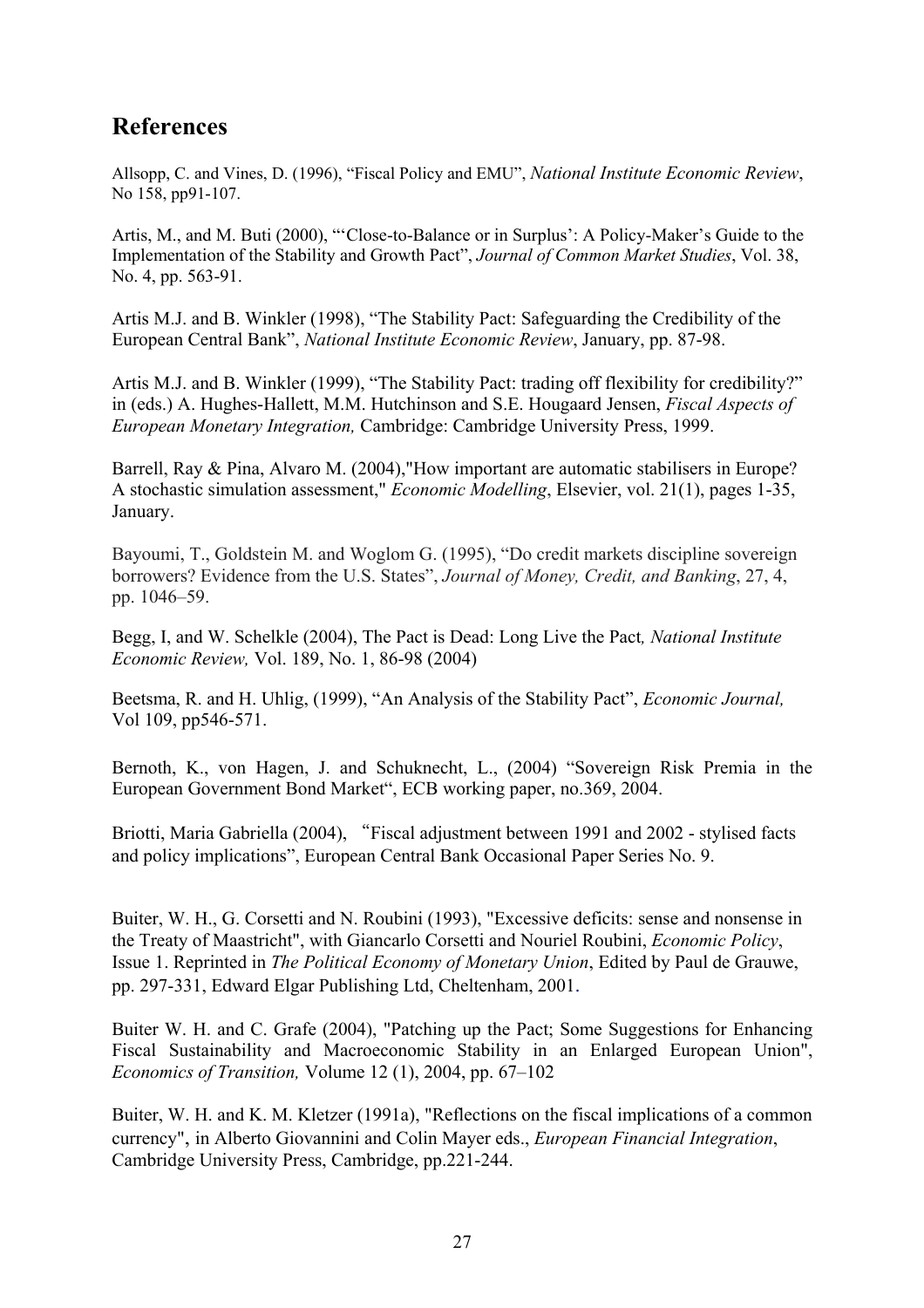Buiter, W. H. and K. M. Kletzer (1991b), "The Welfare Economics of Cooperative and Non-Cooperative Fiscal Policy, *Journal of Economic Dynamics and Control*, 15, 1991, pp. 215- 244, reprinted in the *International Journal of Development Banking*, Vol 10, No.2, July 1992, pp. 3-21.

Buiter, W. H. and A. C. Sibert (2005), "Cross-Border Tax Externalities: Are Budget Deficits Too Small?", with Anne C. Sibert, NBER Working Paper No. W10110, November 2003. Revised October 2005. At http://www.nber.org/~wbuiter/smooth.pdf .

Buiter, W. H. and A. C. Sibert (2006), "How the Eurosystem's Open-Market Operations Weaken Financial Market Discipline (and what to do about it)"; at http://www.nber.org/~wbuiter/sov.pdf. Forthcoming in the Conference Volume to be published by the National Bank of Poland.

Buti, M., D. Franco and H. Ongena (1998), "Fiscal Discipline and Flexibility in EMU: the Implementation of the Stability and Growth Pact", *Oxford Review of Economic Policy*, Vol. 14, No. 3, pp. 81-97.

Casella, Alessandra (1989), 'Letters to the Editor', *The Economist*, 22-28 July, p. 4.

Casella, Alessandra (1999), "Tradable Deficit Permits. Efficient Implementation of the Stability Pact in the European Monetary Union", *Economic Policy*, 29, pp. 323- 361. (Reprinted in Brunila,A., Buti, M. and D. Franco, *The Stability and Growth Pact*, Palgrave: London, 2001, 394-413).

Codogno, L., Favero, C. and Missale, A., (2003) "Yield Spreads on EMU Government Bonds", *Economic Policy*, no.37, 2003, 505-532.

Delors Report (1989), 'Report on Economic and Monetary Union in the European Community', Committee for the Study of Economic and Monetary Union, Commission of the European Community, Brussels. http://europa.eu.int/comm/economy\_finance/about/activities/sgp/sgp\_en.htm.

Eichengreen, B. and Wyplosz, C. (1998), "The Stability Pact: More than a Minor Nuisance?", *Economic Policy* 26, pp65-114.

European Central Bank (2004), "EMU and the conduct of fiscal policies", *Monthly Bulletin*, January.

European Central Bank (2005), "The Reform of the Stability and Growth Pact", *Monthly Bulletin*, August.

Eijffinger, Sylvester C. and Jakob de Haan (2000), *European Monetary and Fiscal Policy*, Oxford University Press, Oxford, UK.

European Commission (2005a), Directorate General for Economic and Financial Affairs, *The Stability and Growth Pact*, Website with URL: http://europa.eu.int/comm/economy\_finance/about/activities/sgp/sgp\_en.htm